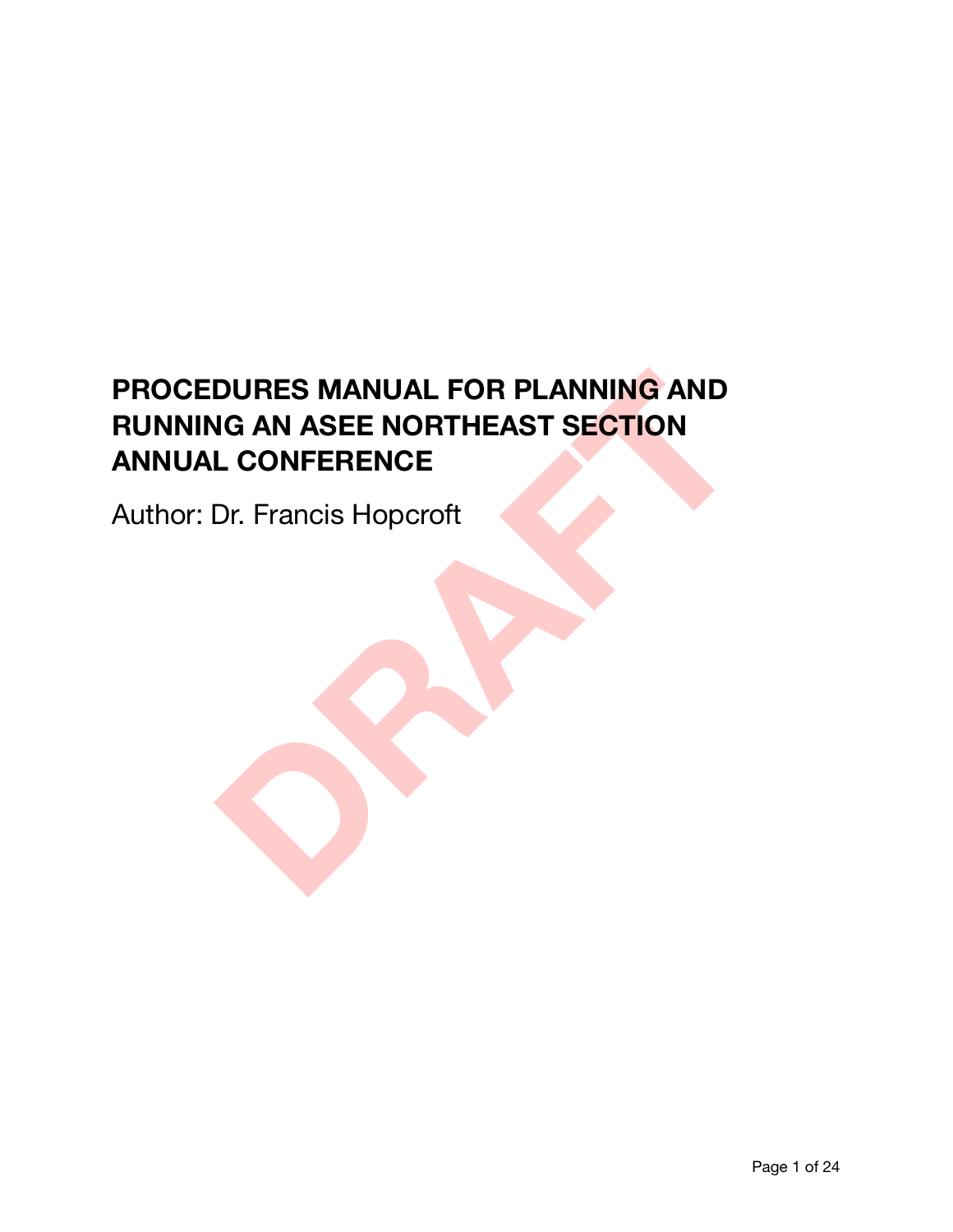## TABLE OF CONTENTS

| <b>LIST OF TABLES</b> |                                                                                                                                   | 4  |  |  |  |  |  |
|-----------------------|-----------------------------------------------------------------------------------------------------------------------------------|----|--|--|--|--|--|
|                       | 1. Introduction and Purpose for Manual                                                                                            | 5  |  |  |  |  |  |
|                       | 2. General Timeline                                                                                                               |    |  |  |  |  |  |
|                       | 3. Expression of Interest in Hosting a Conference                                                                                 |    |  |  |  |  |  |
|                       | 4. Historic Costs, Attendance and Conference Data                                                                                 | 7  |  |  |  |  |  |
|                       | 5. Pricing Conference Registration Fees                                                                                           | 8  |  |  |  |  |  |
|                       | 6. Food and Refreshments: Items to Consider                                                                                       | 11 |  |  |  |  |  |
|                       | 7. Papers, Posters, and Presentations                                                                                             | 12 |  |  |  |  |  |
|                       | 8. Review and Approval of Faculty Presentations                                                                                   | 12 |  |  |  |  |  |
|                       | 9. Review and Publication of Faculty Papers                                                                                       | 13 |  |  |  |  |  |
|                       | 10. Review, Acceptance and Judging of Student Papers                                                                              | 14 |  |  |  |  |  |
|                       | 11. Review, Acceptance and Judging of Student Posters                                                                             | 14 |  |  |  |  |  |
|                       | 12. Best paper Competition, including ASEE rules (Appendix E), selection<br>procedures and submittal to ASEE national competition | 16 |  |  |  |  |  |
|                       | 13. Sponsors – Invitations, Fees, Siting and Visibility                                                                           | 16 |  |  |  |  |  |
|                       | 14. Family Events Associated with the Conference                                                                                  | 18 |  |  |  |  |  |
|                       | 15. Workshops and Other Special Events                                                                                            | 18 |  |  |  |  |  |
| 20                    | 16. Keynote Speakers for Plenaries, Banquets, Dinners, and Other Occasions                                                        |    |  |  |  |  |  |
|                       | 17. Post-Conference Requirements                                                                                                  | 20 |  |  |  |  |  |
|                       | a. Distribution of Cash Awards                                                                                                    | 20 |  |  |  |  |  |
|                       | b. Letters of Appreciation to Sponsors                                                                                            | 20 |  |  |  |  |  |
|                       | c. Certificates of Appreciation to Organizing Committee Members,<br>Reviewers, Session Chairs, etc                                | 21 |  |  |  |  |  |
|                       | d. Publication and Archiving of Papers with ASEE                                                                                  | 21 |  |  |  |  |  |
| е.                    | Invoicing for Reimbursement of Cash Awards                                                                                        | 22 |  |  |  |  |  |
| f.                    | Attendance and Budget Data to Secretary of ASEE-NE                                                                                | 22 |  |  |  |  |  |
|                       | g. Announcement of the Next Annual Conference                                                                                     | 23 |  |  |  |  |  |
| Appendices            |                                                                                                                                   | 24 |  |  |  |  |  |
|                       |                                                                                                                                   |    |  |  |  |  |  |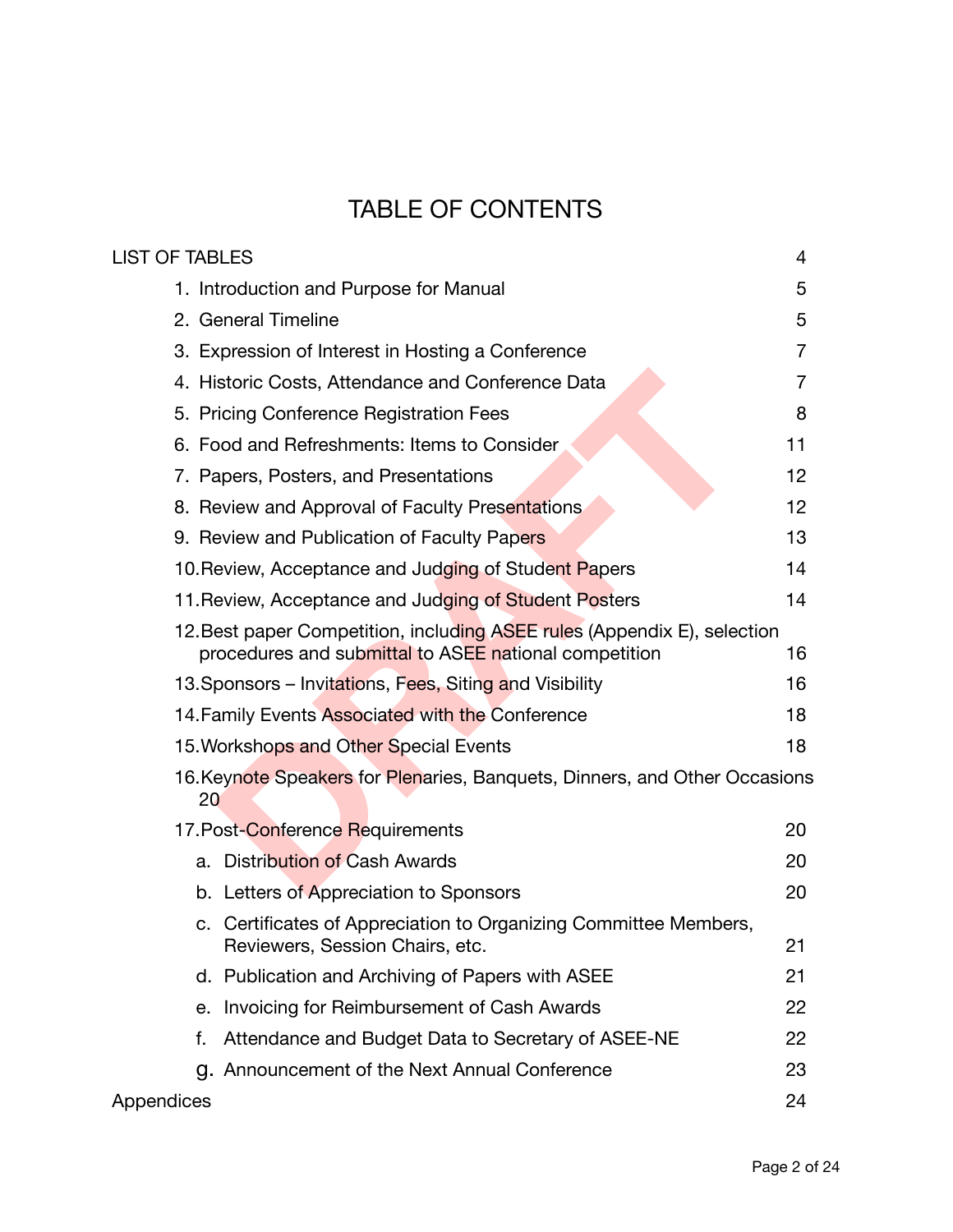**PRAFT**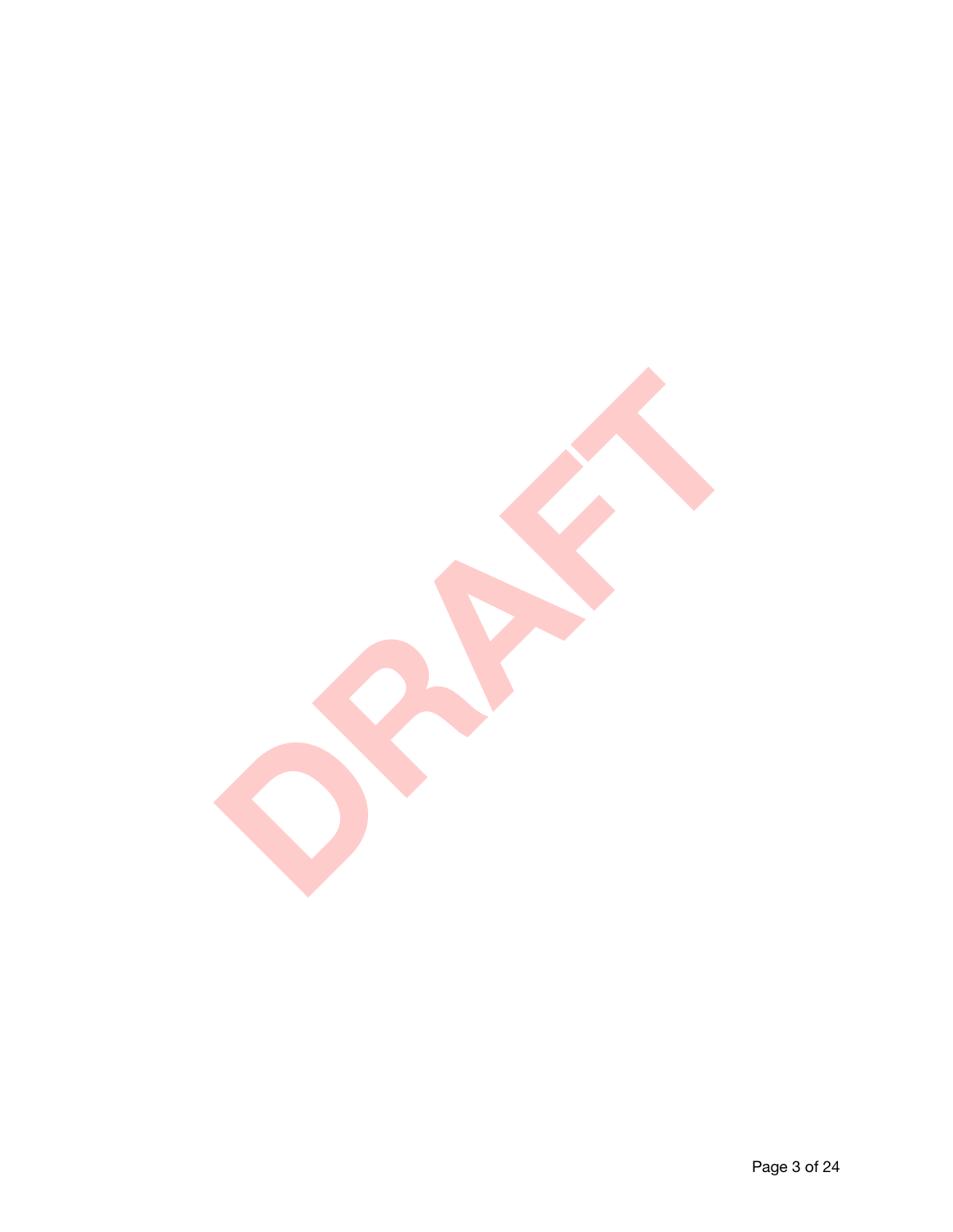# <span id="page-3-0"></span>**LIST OF TABLES**

| Table 1: Timeline of Key Planning Elements               |    |
|----------------------------------------------------------|----|
| Table 2: Historic Attendance and General Conference data |    |
| Table 3: Historic Conference Cost Data                   |    |
| Table 4: Sponsors and Sponsor Contact Data               | 18 |

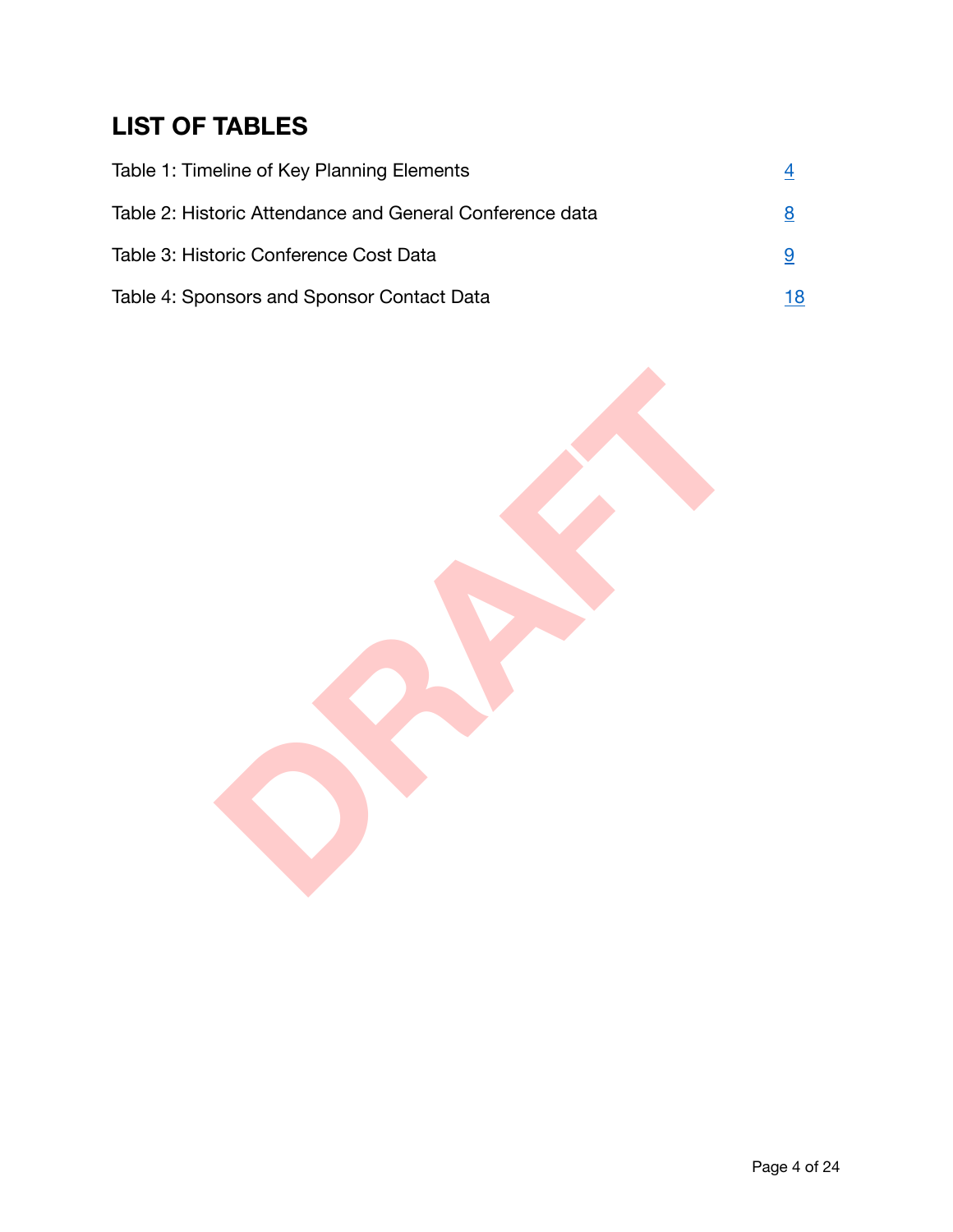## <span id="page-4-0"></span>**1. Introduction and Purpose for Manual**

The Northeast section of ASEE runs a regional technical conference every year, except those years when Zone I conferences are also held. Each ASEE-NE conference is hosted by a regional college or university, called the Host Institute, or HI, which is ultimately responsible for the successful implementation of the event.

There has been considerable discussion and confusion over the years on how the location for such conferences is selected; how such conferences should be formatted; what arrangements need to be made prior to, during, and after a conference; what costs can be anticipated and how they are to be covered; and various other aspects of the event. This manual is designed to provide specific guidance on the various, foreseeable, issues and considerations that need to be managed when hosting a conference.

## <span id="page-4-1"></span>**2. General Timeline**

nis manual is designed to provide specific guidance on the vario<br>
issues and considerations that need to be managed when host<br> **General Timeline**<br> **Stul**, a conference requires a significant amount of time and eff<br>
players To be successful, a conference requires a significant amount of time and effort on the part of many players. Most of the effort is required from the faculty, staff and administrators at the HI, but there is also a considerable amount of time and effort expended by the members of the ASEE-NE Executive Board and from other members of the Section who are not directly affiliated with the HI. Effective coordination of all those people and activities is the key to effective conference presentations.

It is important that certain events occur as early in the process as possible to minimize disruption to other activities later in the process. Table 1 provides a timeline for general guidance on the timing of major milestones in the process. There are many other activities, further described in this manual, which need to occur between the major milestones.

| Expression of interest by a prospective HI | 2 to 3 years prior to the year hosting is                |
|--------------------------------------------|----------------------------------------------------------|
| in hosting a conference                    | desired                                                  |
| Confirmation of hosting date               | 2 to 3 years prior to the year hosting is<br>desired     |
| Creation of conference team by HI          | 2 to 2 1/2 years prior to the year hosting<br>is desired |
| Initial planning meeting of HI conference  | 1 $\frac{1}{2}$ to 2 years prior to the year hosting is  |
| team, ASEE-NE Executive Board, and         | desired (To overlap final planning for                   |
| Prior year conference team                 | previous year conference)                                |

#### <span id="page-4-2"></span>Table 1: Timeline of Key Planning Events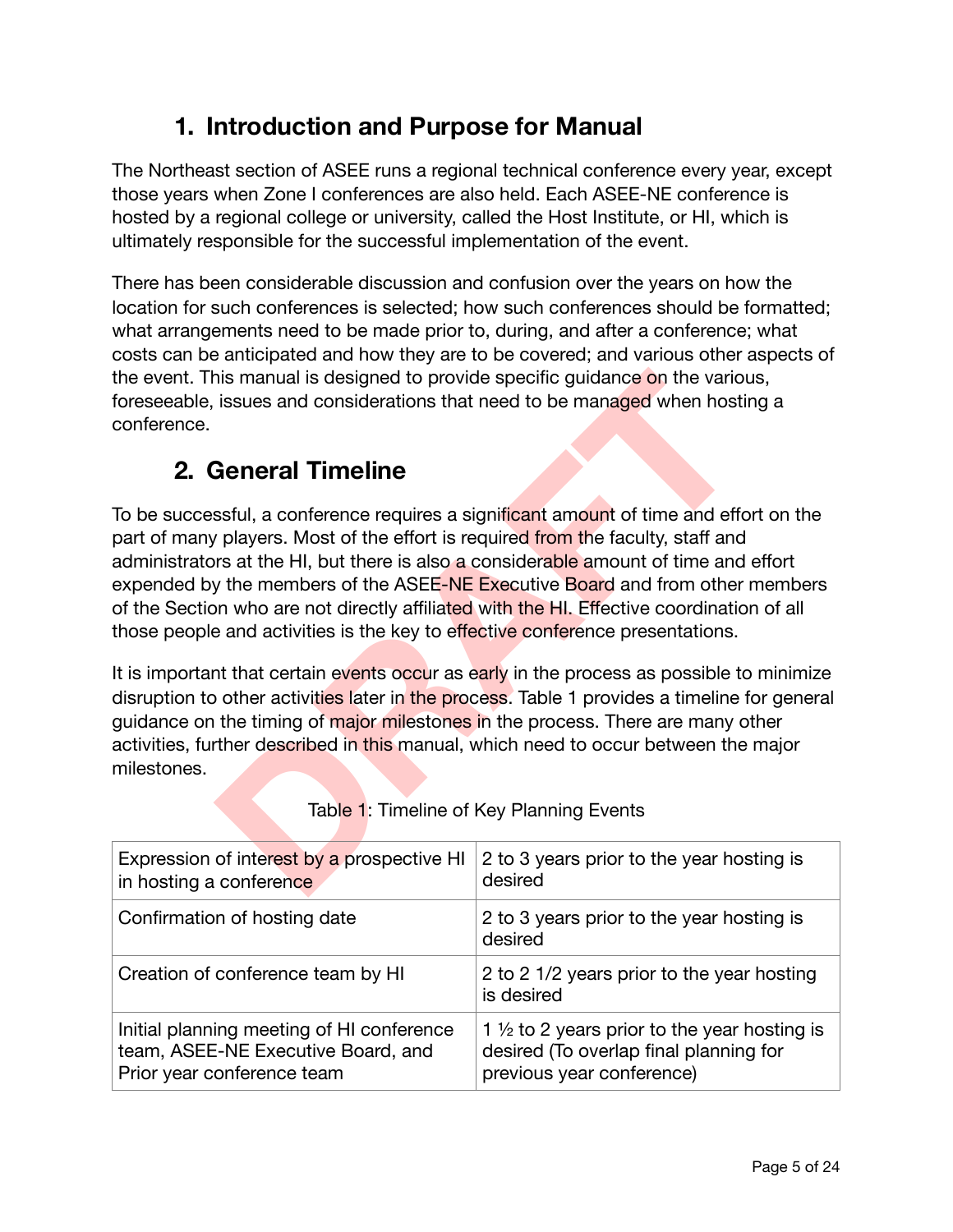| Monthly planning meetings with ASEE-NE<br><b>Executive Board and following year</b><br>planning team                   | Monthly following initial meeting   |  |  |  |
|------------------------------------------------------------------------------------------------------------------------|-------------------------------------|--|--|--|
| Call for abstracts/Notice of Conference<br>Dates                                                                       | 1 year prior to conference          |  |  |  |
| Have a booth at this year's conference<br>publicizing the next year's conference<br>location                           | 1 year prior to conference          |  |  |  |
| Reserve facility and/or meeting rooms                                                                                  | 12 to 24 months prior to conference |  |  |  |
| Call for peer reviewers                                                                                                | 1 year prior to conference          |  |  |  |
| Approval of Abstracts and request for<br>papers                                                                        | 10 months prior to conference       |  |  |  |
| Review of draft papers                                                                                                 | 6 months prior to conference        |  |  |  |
| Receipt of final papers/Approval of Final<br>papers                                                                    | 4 months prior to conference        |  |  |  |
| Early registration deadline                                                                                            | 3 months prior to conference        |  |  |  |
| Late registration deadline                                                                                             | 1 month prior to conference         |  |  |  |
| Establish lecture room use schedule,<br>vendor locations, and poster competition<br>locale; notify vendors of location | 2 to 3 months prior to conference   |  |  |  |
| Contact/Contract with Vendors/Sponsors                                                                                 | 6 to 9 months prior to conference   |  |  |  |
| Contact/Contract with local housing<br>options                                                                         | 6 to 9 months prior to conference   |  |  |  |
| Contact/Contract with local<br>transportation firms for family event<br>transportation                                 | 3 to 6 months prior to conference   |  |  |  |
| Contact/Contract with local event hosts<br>for family events                                                           | 3 to 6 months prior to conference   |  |  |  |
| Contact/arrange for suitable keynote<br>speaker                                                                        | 6 to 12 months prior to conference  |  |  |  |
| Verify Keynote Speaker                                                                                                 | 1 month prior to conference         |  |  |  |
| Arrange for food events with local<br>catering provider                                                                | 3 to 6 months prior to conference   |  |  |  |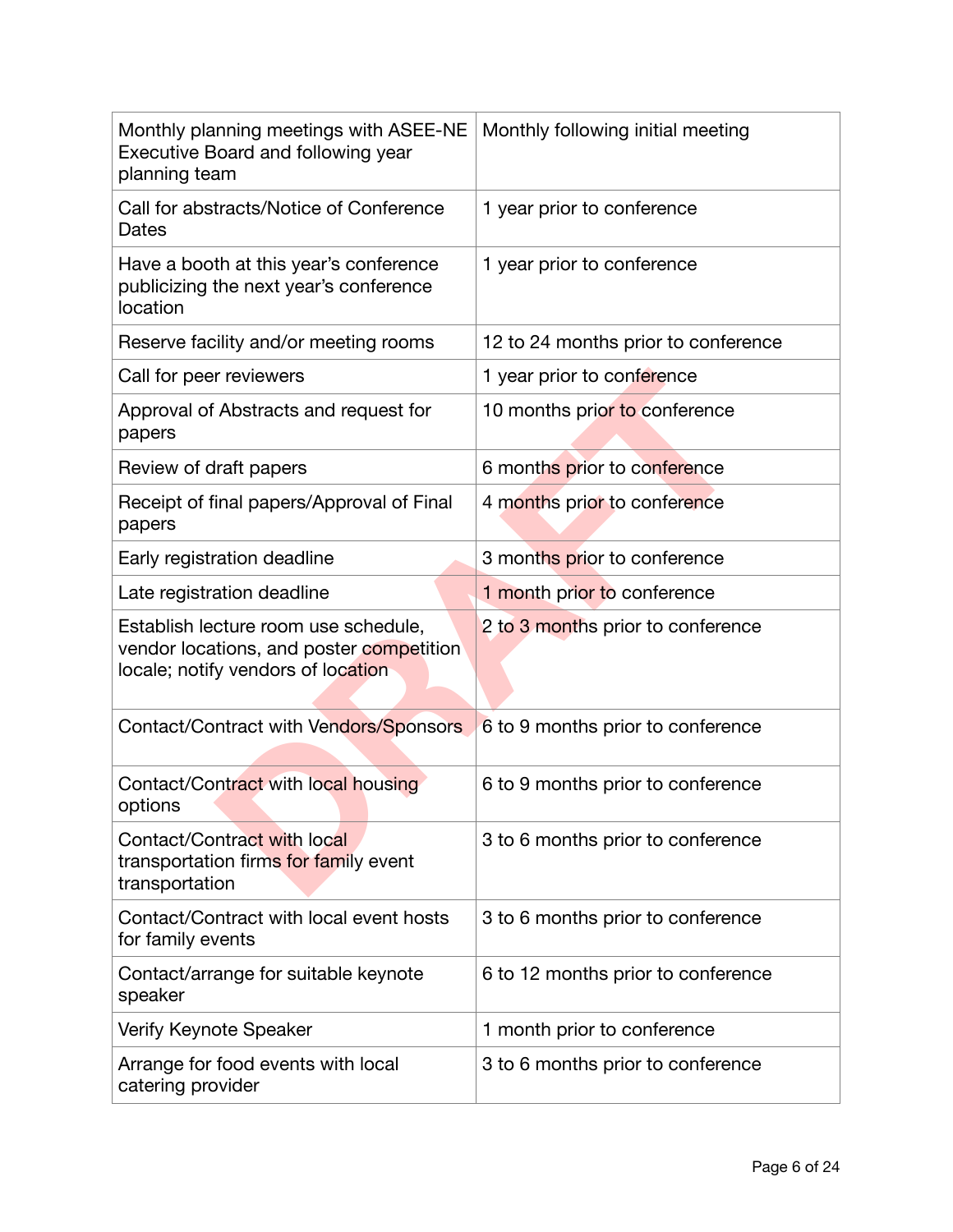| Arrange for signage, student assistants to<br>guide conference attendees around<br>campus, etc.                                                                                                                                                                                                                                                                                                                                                 | 4 to 6 weeks prior to conference                                                                                                                                                      |  |  |  |  |  |
|-------------------------------------------------------------------------------------------------------------------------------------------------------------------------------------------------------------------------------------------------------------------------------------------------------------------------------------------------------------------------------------------------------------------------------------------------|---------------------------------------------------------------------------------------------------------------------------------------------------------------------------------------|--|--|--|--|--|
| Send awards to winners                                                                                                                                                                                                                                                                                                                                                                                                                          | 1 week after end of conference                                                                                                                                                        |  |  |  |  |  |
| Send Certificates of Appreciation to<br>conference team members inside and<br>outside HI                                                                                                                                                                                                                                                                                                                                                        | 1 week after end of conference                                                                                                                                                        |  |  |  |  |  |
| Submit invoice for reimbursement of<br>ASEE-NE cash awards contribution to<br><b>ASEE-NE Treasurer</b>                                                                                                                                                                                                                                                                                                                                          | 30 days after end of conference                                                                                                                                                       |  |  |  |  |  |
| Post all accepted papers to ASEE-NE<br>and ASEE websites through ASEE-NE<br>Webmaster                                                                                                                                                                                                                                                                                                                                                           | 30 days after end of conference                                                                                                                                                       |  |  |  |  |  |
| Provide Post-Conference Data to Section<br>Secretary (See paragraph 17.f. in this<br>Manual)                                                                                                                                                                                                                                                                                                                                                    | 60 days after end of conference                                                                                                                                                       |  |  |  |  |  |
| 3. Expression of Interest in Hosting a Conference<br>An institution interested in hosting an ASEE-NE conference needs approval from the<br>ASEE-NE Executive Board for the year in which the HI desires to host the conference.<br>The intent is not to deprive an institution of the honor of being a HI, but rather to<br>minimize conflict over specific years and to establish a reasonable protocol for being a<br>HI.                     |                                                                                                                                                                                       |  |  |  |  |  |
| An expression of interest in hosting an ASEE-NE conference takes the form of an email<br>to be a HI. The letter should indicate the year in which the hosting is desired, any<br>unusual circumstances that may warrant selection of the responding institute for<br>hosting that year (a new engineering building is coming on line, a new school of<br>engineering has been, or will be, established, etc.) and a commitment from the Dean of | or letter to the Chairperson of ASEE-NE indicating the desire of the responding institute<br>the engineering program that the responding institute is willing and able to be the host |  |  |  |  |  |

## <span id="page-6-0"></span>**3. Expression of Interest in Hosting a Conference**

An expression of interest in hosting an ASEE-NE conference takes the form of an email or letter to the Chairperson of ASEE-NE indicating the desire of the responding institute to be a HI. The letter should indicate the year in which the hosting is desired, any unusual circumstances that may warrant selection of the responding institute for hosting that year (a new engineering building is coming on line, a new school of engineering has been, or will be, established, etc.) and a commitment from the Dean of the engineering program that the responding institute is willing and able to be the host in the year requested, if selected by the ASEE-NE Executive Board. That expression of interest should be submitted 2 to 3 years in advance of the year in which hosting is desired. Later expressions may be considered in unusual circumstances but are not desirable when avoidable.

## <span id="page-6-1"></span>**4. Historic Costs, Attendance and Conference Data**

The data in the tables on the following pages have been supplied by previous host institutions regarding conference dates, attendance reported, costs incurred, cash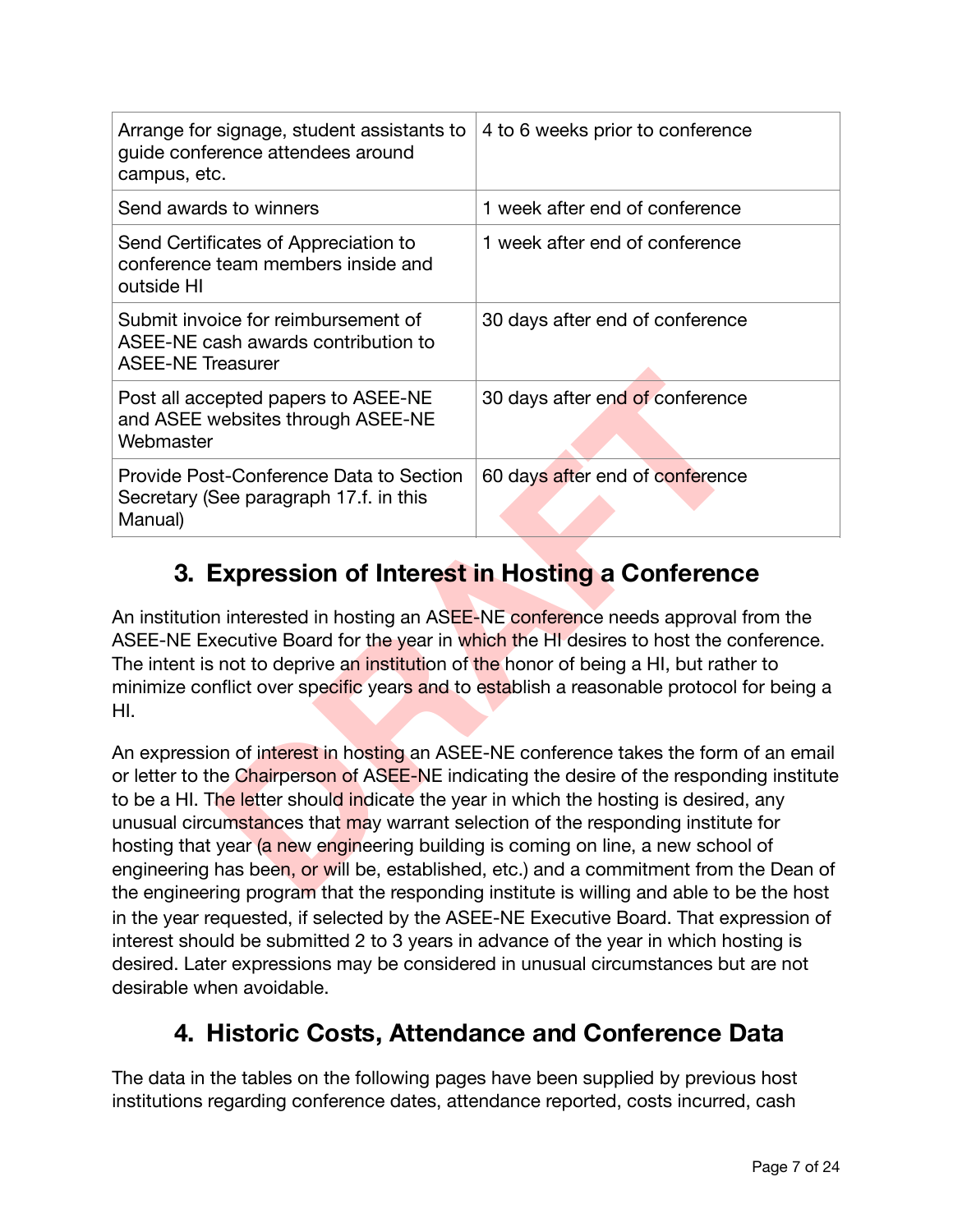awards provided, sponsors of the conference, and other details. Those data are provided here as a general guide, but not an affirmative expectation, for planning purposes of potential HIs. Costs, in particular, can be highly variable, depending on the location of the HI, the food programs planned, and other specifics of the conference.

## <span id="page-7-0"></span>**5. Pricing Conference Registration Fees**

Registration fees are often a significant disincentive for section members to attend regional conferences. Most colleges and universities do support conference attendance by faculty and administrators, but reimbursements are often limited either to a single conference or to a dollar amount that does not provide sufficient support for more than one conference. Faculty often tend to use the available financial assistance to attend national conferences when faced with a hard choice. The focus of ASEE-NE on students, with a huge annual poster competition for students and cash awards for student papers and posters, does help gain faculty attendance because they are able to get supplemental funding when taking student groups to such conferences. Nevertheless, the cost of the conference can still be a disincentive when it exceeds available resources. Carefully and fairly pricing the conference registration fees is a critical factor in making the conference work.

Conference fees are designed for the HI to essentially "break-even". An ASEE-NE conference is not intended to be a money-maker for the HI; nor is it intended to be a significant financial drain on the HI. ASEE-NE participants in the cost of the conference by providing \$1,000 in cash awards for students. All other costs need to be figured into the price of the registration.

me conference. Faculty often tend to use the available financial a<br>tional conferences when faced with a hard choice. The focus of<br>with a huge annual poster competition for students and cash a<br>rest and posters, does help ga Note that student registrations are usually subsidized in part by the faculty registrations. ASEE-NE Executive Board members, conference planning team members, and HI faculty and administrators are NOT provided with complementary registrations. A Keynote Speaker normally is provided with a complimentary registration. Anyone presenting a paper or a poster must also register for the conference at the normal registration rate. Rates may be set for one-day and fullconference, or for the full conference, only. Clearly, a split fee arrangement provides increased difficulty in pricing fees fairly. Moreover, if a separate cost is included for workshop on the first day of the conference, then a separate day registration is not needed; everyone should register for the conference and then pay extra fees for any workshops attended.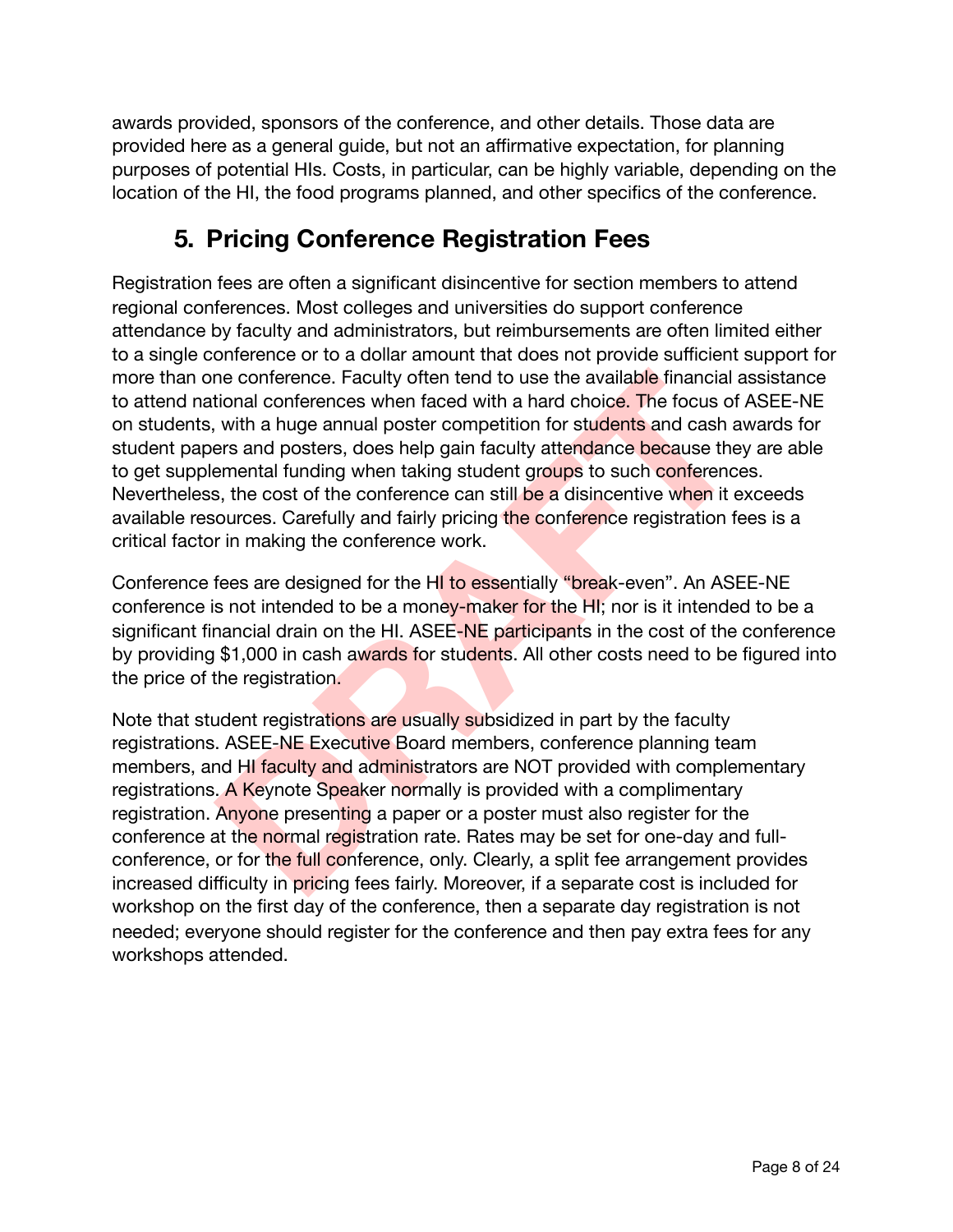<span id="page-8-0"></span>Table 2: Historic Attendance and General Conference Data

| Year | Loc<br>atio<br>$\mathsf{n}$ | ${\sf N}$<br>о.<br>$\circ$<br>f<br>St<br>u<br>$\sf d$<br>$\mathsf{e}% _{t}\left( \mathsf{e}\right)$<br>nt<br>$\sf R$<br>$\mathsf{e}% _{t}\left( \mathsf{e}\right)$<br>gi<br>st<br>ra<br>ti<br>$\mathsf{o}$<br>$\sf n$<br>$\mathbf S$ | No.<br>Of<br>Tot<br>al<br>Reg<br>istr<br>atio<br>ns | No.<br>Of<br>Facult<br>y<br>Prese<br>ntatio<br>ns<br>Recei<br>ved | No.<br>Of<br>Facu<br>Ity<br>Pres<br>entat<br>ions<br>Acce<br>pted | No.<br>Of<br>Fac<br>ulty<br>Pap<br>ers<br>Rec<br>eive<br>$\sf d$ | No.<br>Of<br>Fac<br>ulty<br>Pap<br>ers<br>Acc<br>ept<br>ed | No.<br>Of<br>Stu<br>den<br>$\mathsf t$<br>Pap<br>ers<br>Rec<br>eive<br>$\sf d$ | No.<br>Of<br>Stu<br>den<br>t<br>Pap<br>ers<br>Acc<br>ept<br>ed | No.<br>Of<br>Pos<br>ters<br>Rec<br>eive<br>d | No.<br>Of<br>Pos<br>ters<br>Acc<br>ept<br>ed | Est.<br>Lab<br>or<br>Ho<br>urs<br>By<br>Hi<br>Per<br>son<br>nel |
|------|-----------------------------|--------------------------------------------------------------------------------------------------------------------------------------------------------------------------------------------------------------------------------------|-----------------------------------------------------|-------------------------------------------------------------------|-------------------------------------------------------------------|------------------------------------------------------------------|------------------------------------------------------------|--------------------------------------------------------------------------------|----------------------------------------------------------------|----------------------------------------------|----------------------------------------------|-----------------------------------------------------------------|
| 2012 |                             |                                                                                                                                                                                                                                      |                                                     |                                                                   |                                                                   |                                                                  |                                                            |                                                                                |                                                                |                                              |                                              |                                                                 |
| 2013 |                             |                                                                                                                                                                                                                                      |                                                     |                                                                   |                                                                   |                                                                  |                                                            |                                                                                |                                                                |                                              |                                              |                                                                 |
| 2014 |                             |                                                                                                                                                                                                                                      |                                                     |                                                                   |                                                                   |                                                                  |                                                            |                                                                                |                                                                |                                              |                                              |                                                                 |
| 2015 |                             |                                                                                                                                                                                                                                      |                                                     |                                                                   |                                                                   |                                                                  |                                                            |                                                                                |                                                                |                                              |                                              |                                                                 |
| 2016 |                             |                                                                                                                                                                                                                                      |                                                     |                                                                   |                                                                   |                                                                  |                                                            |                                                                                |                                                                |                                              |                                              |                                                                 |
| 2017 |                             |                                                                                                                                                                                                                                      |                                                     |                                                                   |                                                                   |                                                                  |                                                            |                                                                                |                                                                |                                              |                                              |                                                                 |
| 2018 |                             |                                                                                                                                                                                                                                      |                                                     |                                                                   |                                                                   |                                                                  |                                                            |                                                                                |                                                                |                                              |                                              |                                                                 |
|      |                             |                                                                                                                                                                                                                                      |                                                     |                                                                   |                                                                   |                                                                  |                                                            |                                                                                |                                                                |                                              |                                              |                                                                 |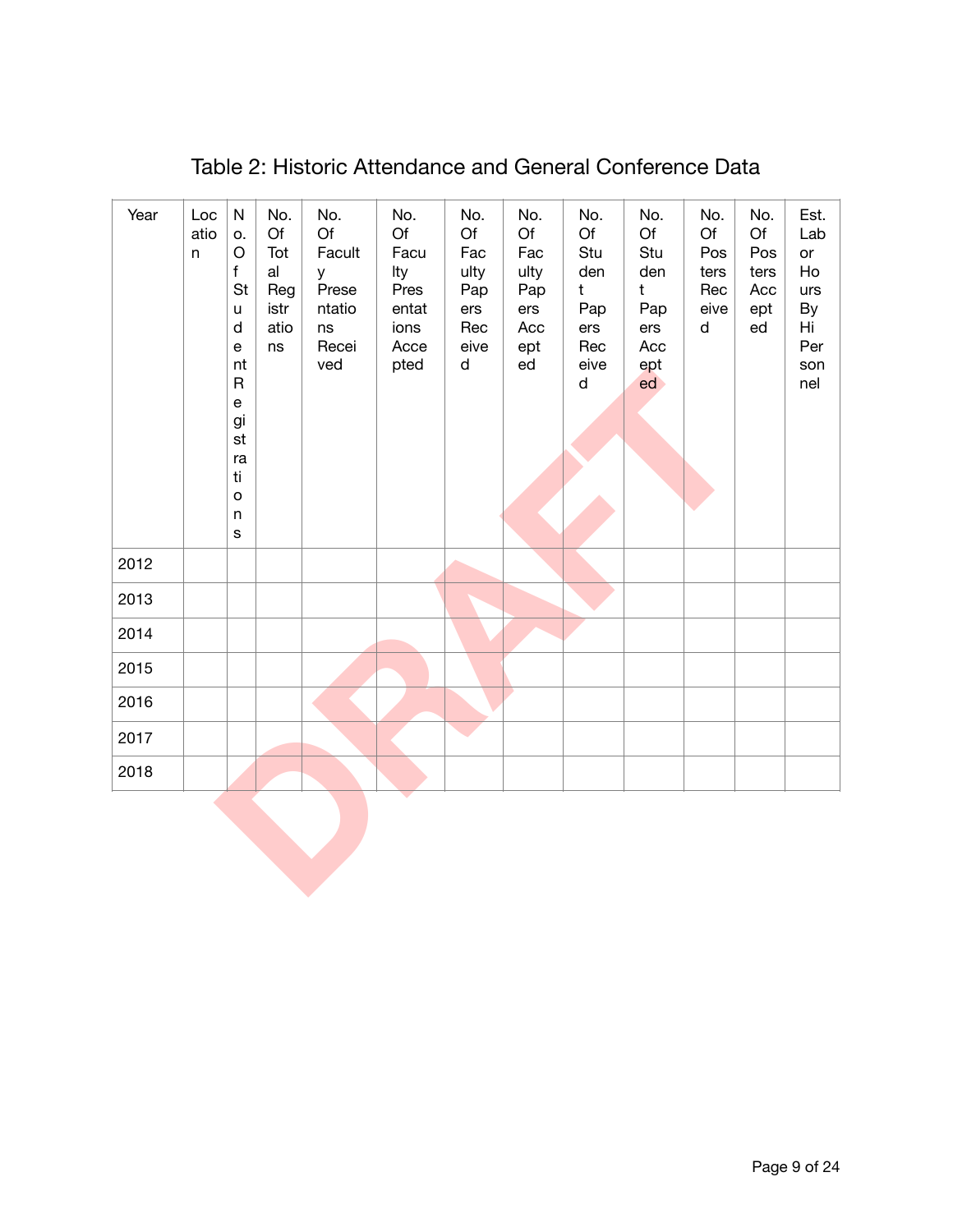| Year | Location | Total<br>Registratio<br>n Fees Paid<br>$(\$)$ | Total<br>Food<br>Costs<br>( \$ ) | Space/<br>Equip and<br>Other<br>Direct HI<br>Costs $(\$)$ | Amount<br>Of Cash<br>Awards<br>Made<br>$(\$)$ | Other<br>Expenses<br>( \$ ) | Total<br>Conference<br>Costs $(\$)$ |
|------|----------|-----------------------------------------------|----------------------------------|-----------------------------------------------------------|-----------------------------------------------|-----------------------------|-------------------------------------|
| 2012 |          |                                               |                                  |                                                           |                                               |                             |                                     |
| 2013 |          |                                               |                                  |                                                           |                                               |                             |                                     |
| 2014 |          |                                               |                                  |                                                           |                                               |                             |                                     |
| 2015 |          |                                               |                                  |                                                           |                                               |                             |                                     |
| 2016 |          |                                               |                                  |                                                           |                                               |                             |                                     |
| 2017 |          |                                               |                                  |                                                           |                                               |                             |                                     |
| 2018 |          |                                               |                                  |                                                           |                                               |                             |                                     |

<span id="page-9-0"></span>Table 3: Historic Conference Cost Data

The following elements are normally considered part of the cost of the registration fee. This is not intended to be an exhaustive or limited list, but rather a general guide as to the costs normally included by a HI when establishing a registration fee. Fees will vary from HI to HI due to locations, services available, and other factors. Separate fees may be charged for family events and special events, in addition to regular conference fees.

- g elements are normally considered part of the cost of the registered to be an exhaustive or limited list, but rather a general g rmally included by a HI when establishing a registration fee. Feel due to locations, service a. Food services – Food costs may be included as part of the overall fees for all meals, or they may be included for some meals and other meals can be left to the individual. The idea of not including all meals in the basic fee has appeal to those who do not usually eat a large breakfast or lunch and resent paying for those meals. Including the dinners in the basic fees tends to encourage attendees to stay for those meals where good networking can take place, particularly with a limited number of drinks is provided at a pre-dinner cocktail hour with a cash bar for additional drinks. Coffee and sodas in the lecture rooms, or generally available throughout the facility during the conference is a welcome addition to the day.
- b. Rental of AV equipment all lecture rooms must be provided with a laptop connected to the internet and connected to a projector for the presentation of PowerPoint and similar slide shows. Easels with flip charts may be required when requested or made available generally. A technician needs to be available at all times during the conference to assist with A/V and computer problems. Free access to Wi-Fi is required for all attendees while on campus.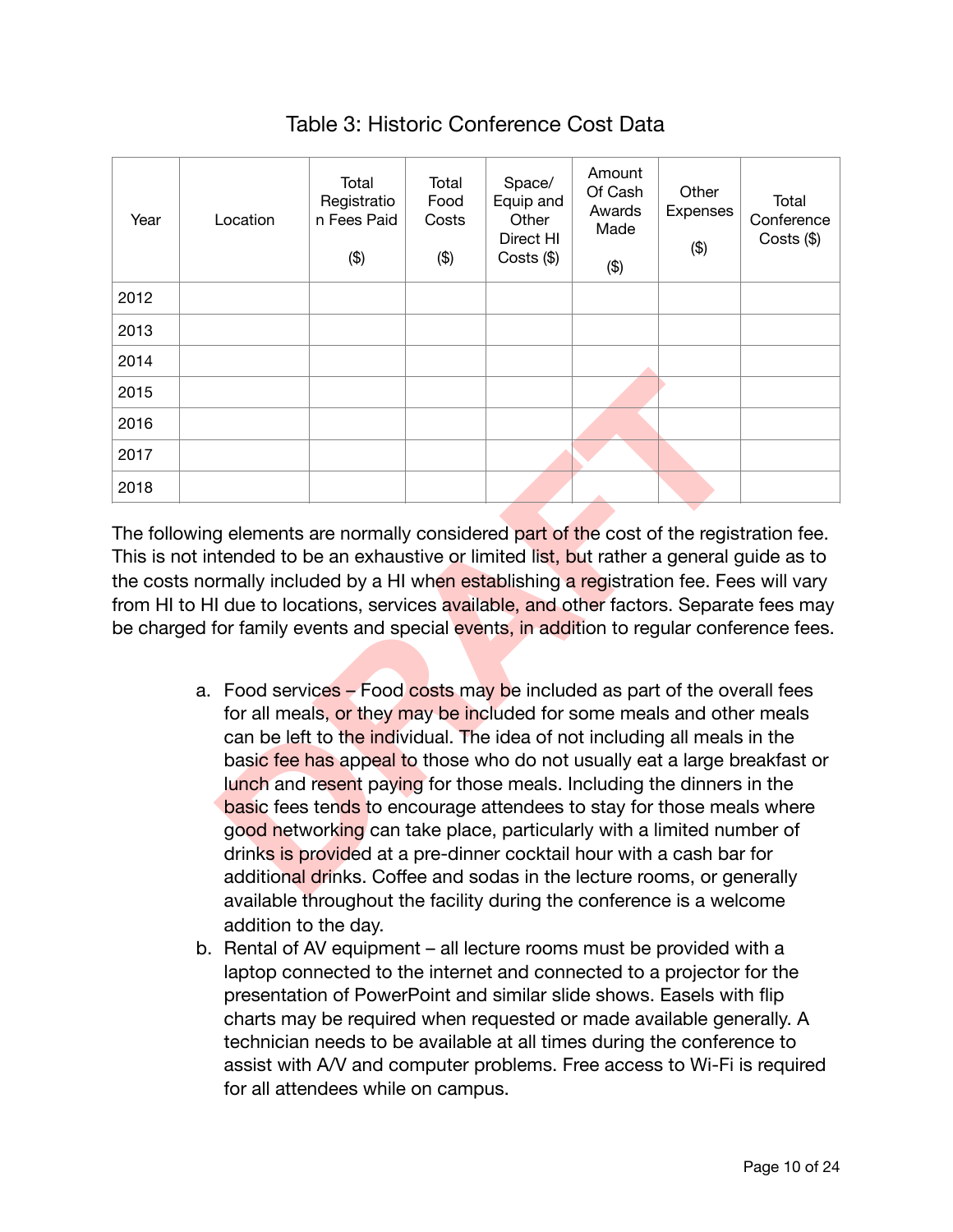- c. Rental of additional tables, chairs, dishes, easels, and other equipment necessary to properly run the conference.
- d. Special transportation costs associated with tours or family events Tours intended for attendees can be priced separately for those who preregister to go, as can family events.
- e. Direct costs of hosting a suitable Keynote Speaker, when necessary. Voluntary payment of costs by the speaker are encouraged, but the HI may make the decisions regarding costs to be shared as part of the registration fees.
- f. Any other reasonable costs associated with running the conference that the HI believes are fair and appropriate for inclusion in the registration fees.

#### <span id="page-10-0"></span>**6. Food and Refreshments: Items to Consider**

- a. First night dinner
- b. Breakfast
- c. Luncheon
- d. Banquet

Feas.<br>
Food and Refreshments: Items to Consider<br>
First night dinner<br>
Breakfast<br>
Luncheon<br>
Banquet<br>
of the conference, typically a Friday, very little tends to happen<br>
ence registrations and workshops that may be scheduled. The first day of the conference, typically a Friday, very little tends to happen beyond initial conference registrations and workshops that may be scheduled. It is an excellent time, however, to initiate networking and collaboration meetings with colleagues over drinks and dinner. Consequently, it is common to provide that reception and dinner for arriving attendees and family members.

Since not all attendees will be arriving the day or night before, it is customary to charge a separate fee for this event. Including one or two drink coupons with the price of the meal is also common. A slightly subsidized fee for this event, with the subsidy built into the general admission fee for everyone, may encourage those who can do so, but might otherwise not do so, to join this event.

Breakfast is not commonly provided as part of the registration because most attendees will be staying off campus and many hotel chains already provide those services in the hotel rate, or they will be traveling from home and will have breakfast before arriving.

However, it is also important for attendees to have coffee and tea available during the morning, usually at several locations around the campus and for those coffee and tea services to be included in the conference fees. Providing fruit, donuts, scones, small muffins, and/or breakfast pastries with the coffee and tea service is a welcome addition to the conference and should be included in the conference fees, if provided.

Luncheons are a challenge for several reasons. On the first day of the conference, there will be far fewer attendees on campus than on the second day. If there are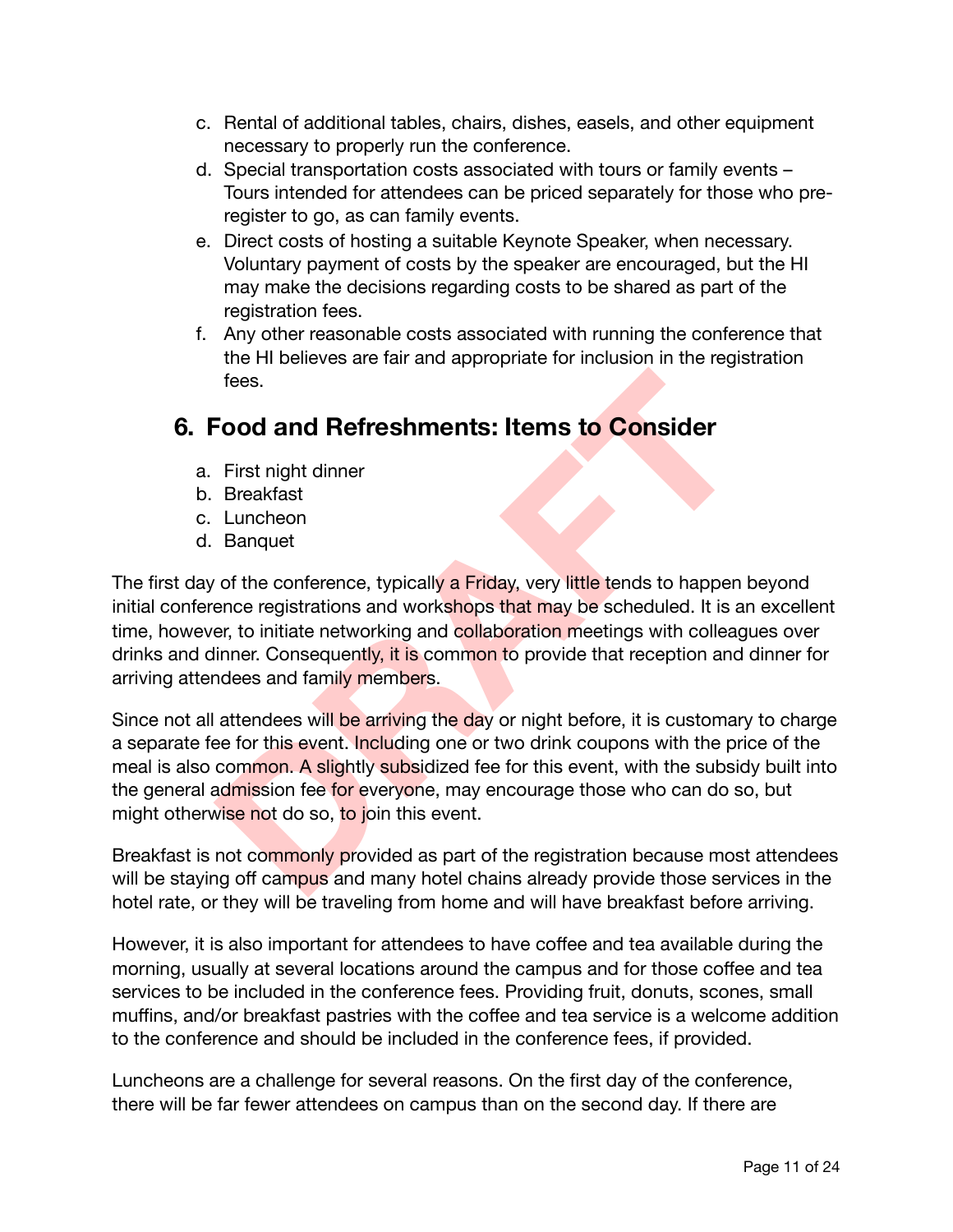suitable locations on campus or adjacent to campus to provide lunches on demand, then it is common to leave lunch on the first day to the participants.

On the second day, there will be hundreds of students milling about and hundreds of faculty and family members on campus. It is customary to include a box lunch for registered students and a box lunch or smorgasbord or buffet lunch for registered faculty and families and to include the cost of all those lunches in the appropriate registration fees.

sentation). The conference is generally focused on the students<br>
, consequently, there is interest in encouraging participation in the<br>
showcase the student poster competition winner and any other<br>
Showcase the student pos The second day of the conference is when most of the activities occur. The paper presentations, the poster competition, and the award ceremony (including the Keynote Speaker presentation). The conference is generally focused on the students participating, consequently, there is interest in encouraging participation in the Awards ceremony to showcase the student poster competition winner and any other awards being given. Consequently, the cost of this dinner should be included in the general admission fee for the conference. In addition, students are more likely going to be allowed to attend the dinner if the cost is already included in their conference fee. Students traveling a long distance often find it difficult to secure adequate funding to allow for an extra overnight stay and, therefore, tend to leave as soon as the poster competition is done and before the Awards ceremony.

#### <span id="page-11-0"></span>**7. Papers, Posters, and Presentations**

There are multiple ways to present work at an ASEE-NE conference. These are:

- a. Faculty presentations,
- b. Faculty papers,
- c. Student papers (Graduate and undergraduate),
- d. Student posters, and
- e. Workshops

Generally, faculty presentations are not peer reviewed, but serve primarily as a means for faculty to easily disseminate pedagogical ideas to the academic community. Presentations are not published by the section or by ASEE. Faculty and student papers are expected to be peer reviewed and archived. Workshops would be on some specific topic of interest to the engineering community and also not published or archived. Topics might include accreditation, pedagogical ideas, technical innovations, etc.

#### <span id="page-11-1"></span>**8. Review and Approval of Faculty Presentations**

While faculty presentations are not published or archived, it is still important to ensure that presentations are within the general area of engineering education, they are appropriate for the audience, they are not political, biased, or in any way contravene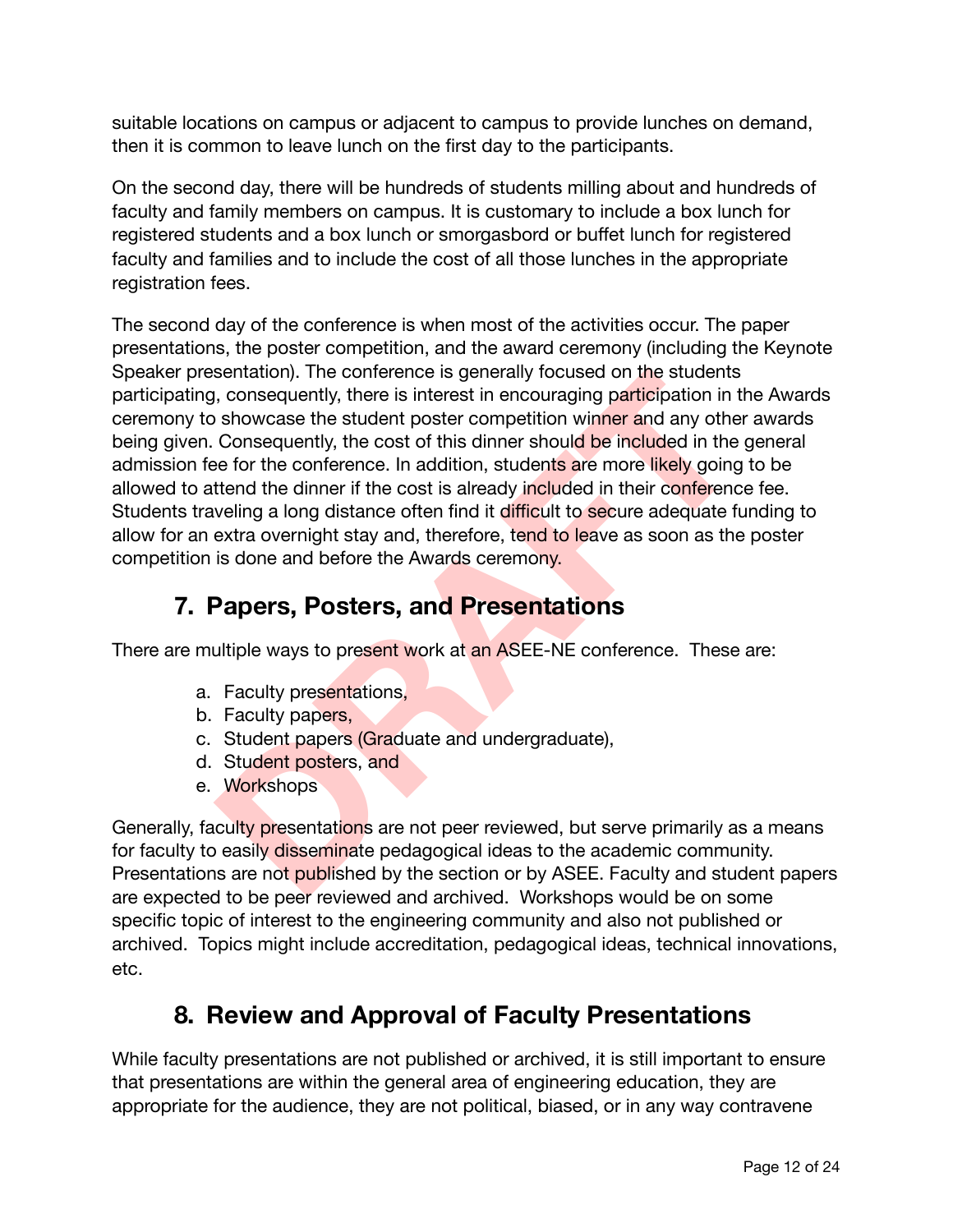the community and ASEE standards of non-discrimination against any persons, schools, or places. Consequently, there does need to be a review process by which proposed presentations can be reviewed and approved for presentation or rejected for cause. Simply stating a new or controversial scientific position is not grounds for rejection of a presentation; education is a principle objective of what we do in ASEE and ASEE conferences should be considered safe spaces for the presentation and dissemination of controversial scientific theories and premises. Thus, reviews of presentations are less rigorous than those of papers and offer the opportunity for topics with limited historic research or investigation to be aired and discussed.

## <span id="page-12-0"></span>**9. Review and Publication of Faculty Papers**

because that faculty attend regional conferences is so that they cal papers published more easily than submitting to a national cot mean that the peer reviews should be any less rigorous at a relation of the merly means th One of the reasons that faculty attend regional conferences is so that they can get peer-reviewed papers published more easily than submitting to a national conference. That does not mean that the peer reviews should be any less rigorous at a regional conference. It merely means that there are usually fewer papers competing for a limited number of slots and the cost to attend the conference to present the paper is usually lower than that to attend a national conference. Accordingly, calls for papers and reviews of papers need to be made in a timely fashion since many schools will not approve funding unless a paper, or at least an abstract, has been accepted. Late acceptances mean that available funds may already have been allocated to others or that the cost of the conference has risen due to delays.

In general, papers should be reviewed by at least two, and preferably three, qualified peer reviewers. Paper submittals, paper reviews, and paper acceptances or rejections should be managed through the ASEE paper management portal for consistency of format and handling. The ASEE-NE Webmaster can assist with accessing and using this paper management system most efficiently.

In addition to use of the ASEE paper management system, ASEE-NE requires that the format for submittal of papers also follow the ASEE guidelines, as published on the ASEE.org website from time to time.

Acceptance of papers is at the discretion of the Conference Chair, but that authority must not be abused or misused to allow good papers to be rejected simply because a Chair does not agree with the premise, or poorly written papers to be accepted simply because the Chair knows the writer or agrees with the premise. Conferences should be safe places to offer new ideas and new takes on old ideas without fear of reprisal or negativity. Controversy drives discovery and new ideas most often come from controversy.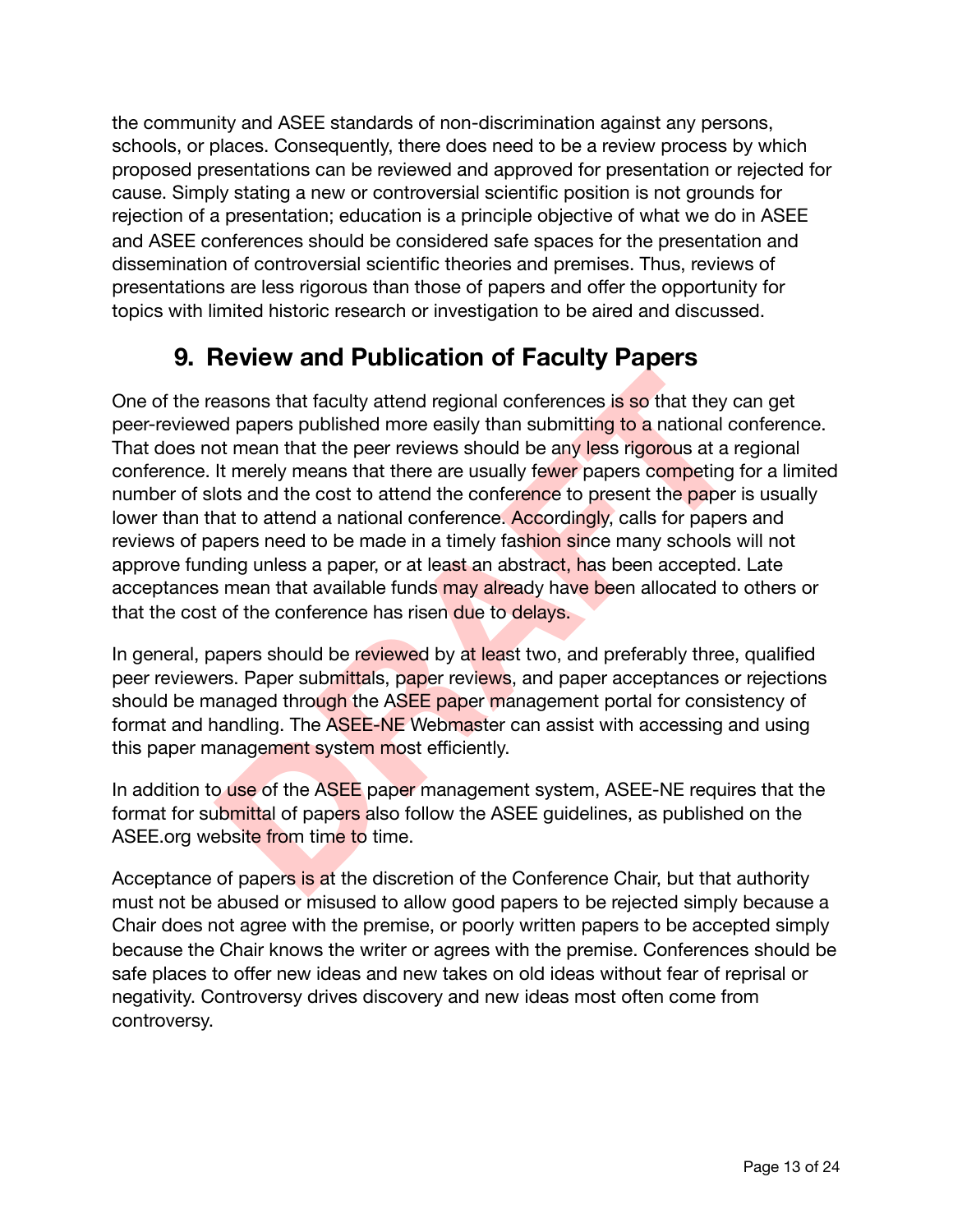#### <span id="page-13-0"></span>**10. Review, Acceptance and Judging of Student Papers**

Student paper presentations are an excellent way for students to showcase the work they are doing, and they can provide an edge for undergraduates when applying for graduate school. It has been found that when papers are allowed in the form of a competition, and when that competition is separated between graduate and undergraduate, that more students tend to participate than when student papers are simply allowed in a separate conference session that ends up being poorly attended.

example the sense of providing more complete feed back to stract is reviewed and again when a paper is reviewed and again when a paper is reviewed. It is not traper to require two or three submissions to be acceptable. Ref Providing students the opportunity to present papers in a competitive atmosphere is encouraged but is done at the discretion of the HI. When done, student papers must be peer reviewed from abstracts and then from final papers. Those reviews need to be more comprehensive in the sense of providing more complete feed back to the writer when the abstract is reviewed and again when a paper is reviewed. It is not uncommon for a student paper to require two or three submissions to be acceptable. Reviewers should not be re-writing student papers, of course, but they should be providing the same quality of feedback they would expect to give their own students.

Student papers should be managed the same way that faculty papers are managed through the ASEE paper management portal. Consistency is a good thing in conference management and in maintaining the quality of conferences from year to year.

When student papers are submitted for a competition, it is important to know and demand that the paper has been written solely by the student or a group of students. *A student paper submitted for a competition that includes the name of a faculty advisor as a named author is not acceptable for student paper competitions*. These are to be viewed as *Student* work, not Faculty work.

The rules for evaluating student papers are based on a suitable rubric provided to the students with the Call for Papers. Appendix C provides the rubric used by ASEE-ME and every HI is expected to utilize this rubric to evaluate any student paper submitted for a conference.

Student paper competitions should include some cash awards as incentives to participate. It is recommended that First Place, Second Place and Third Place awards be given in the amounts of \$500, \$330 and \$200, respectively. These awards need to be but into the cost of the conference fees.

## <span id="page-13-1"></span>**11. Review, Acceptance and Judging of Student Posters**

The main focus of an ASEE-NE conference has evolved over time to become a key showcase for student work, both graduate and undergraduate. Accordingly, one of the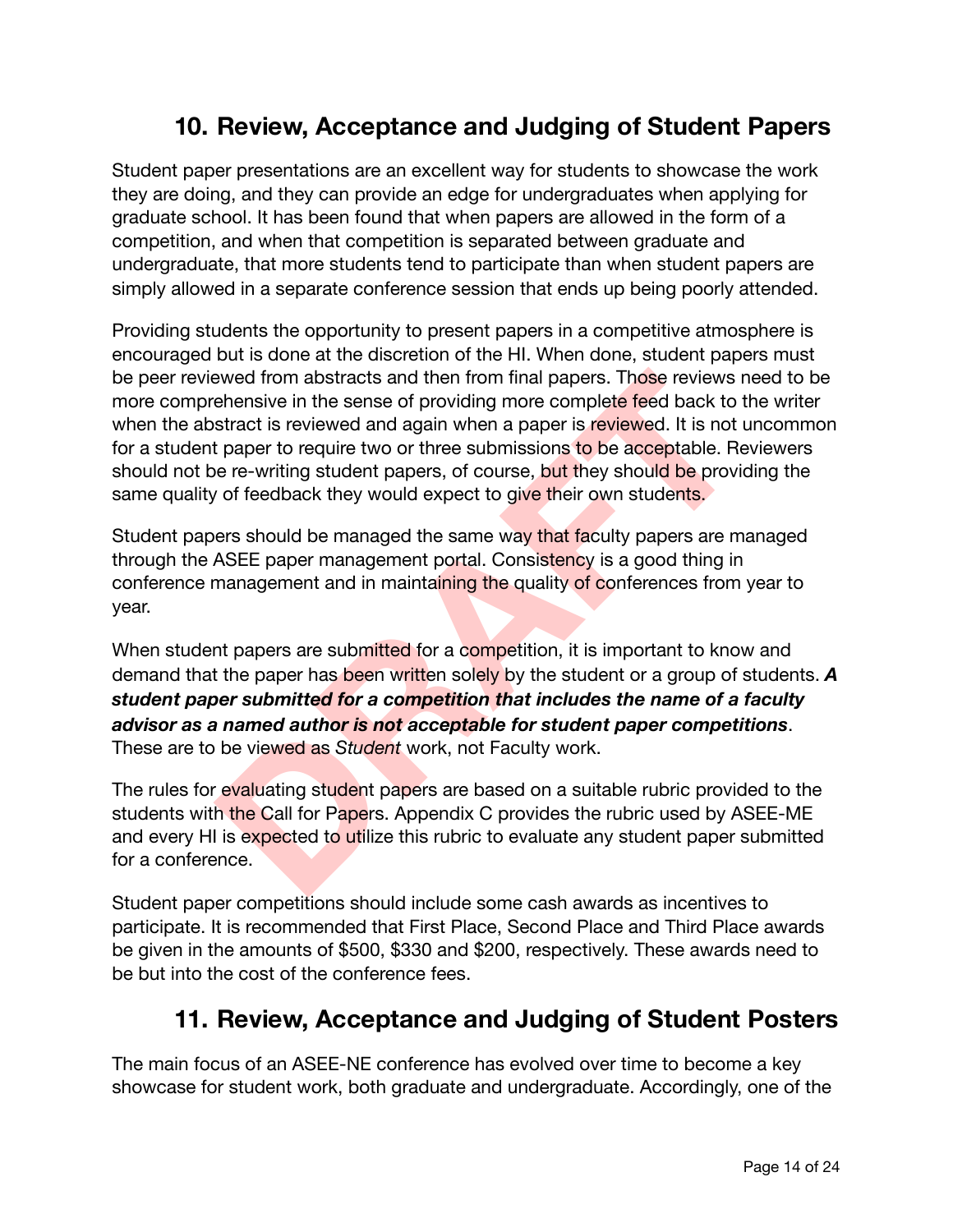key reasons faculty attend the regional conference is to bring students who have been encouraged to submit papers and posters to the conference. Therefore, care must be taken to ensure a fair and reasonable approach to poster showcasing and poster competition judging. It has been shown from past conferences that the number of posters submitted far exceeds the space allocate in which to judge them and the time allotted to the judging is way too short. Careful planning of these elements will be essential for a successful conference.

Posters need to be submitted in time for effective peer review prior to acceptance. While the standards for student work need not be as severe as those for faculty, reasonable attention to details and correctness of assertions is important for the quality of the conference, as well as for the education of the student. Student posters should be reviewed by at least two reviewers and preferably three prior to acceptance. A rubric for evaluation of Student Posters is provided as Appendix D.

Student posters should be managed the same way that faculty papers are managed through the ASEE paper management portal. Consistency is a good thing in conference management and with maintaining the quality of conferences from year to year.

rence, as well as for the education of the student. Student poste<br>by at least two reviewers and preferably three prior to acceptan<br>aluation of Student Posters is provided as Appendix D.<br>ters should be managed the same way Student posters are viewed in the context of a competition. The guidelines for judging student papers are provided in Appendix A to this document. In general, at least five judges are expected to review each poster and to file a review document for each poster reviewed. Judges are provided with colored stickers to place on posters that they have reviewed so that other judges know which posters have been reviewed by a sufficient number of judges and which have not. Judges should be instructed not to spend time judging a poster that has already been judged five times unless and until all posters have been verifiably judged at least five times. This ensures fair treatment for all student work.

Judges should focus on posters that address areas of engineering research within their own areas of expertise to the degree possible. Esoteric areas of practice and interest may not be well represented by available judges, so it is not inappropriate for a judge to evaluate a poster in an area outside his or her own area of expertise. Sometime, faculty can actually learn something new doing that! Judging should be restricted to no more than 10 minutes per poster in order to provide comparable evaluations of each poster reviewed and to allow all the judging to be completed within 1 ½ to 2 hours.

Cash prizes are encouraged for poster competition winners. The structure of the prize categories is generally expected to be First Place, Second Place, Third Place and as many Honorable Mentions as the HI cares to award, up to 10% of the total posters reviewed. It is noted that simply participating in the competition should not be sufficient to earn an award. There needs to be some value and meaning to winning an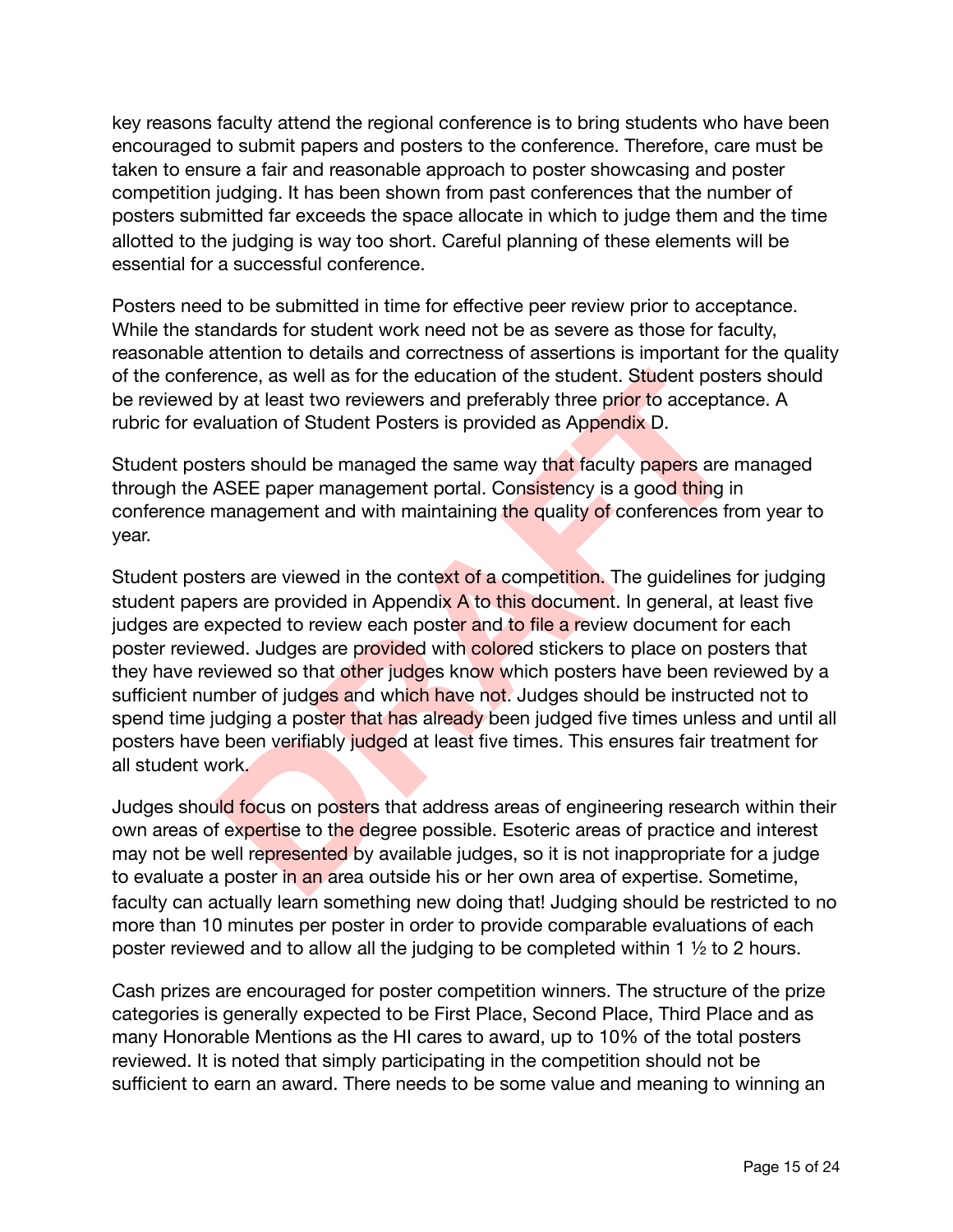award or the awards become meaningless and not worth the trouble for students to submit to additional competitions.

ASEE-NE provides \$1,000 to support cash awards to poster competitions. That is based on an assumption of a \$500 prize for First place, a \$300 prize for second place and a \$200 prize for Third place. No cash award is anticipated for Honorable Mention.

## <span id="page-15-0"></span>**12. Best paper Competition, including ASEE rules (Appendix E), selection procedures and submittal to ASEE national competition**

a Best Paper Competition annually at the ASEE National Confer<br>
ubmitted from the regional conferences to ASEE National select<br>
t is incumbent upon the regional Sections to select a nominee for<br>
ard. The review process used ASEE holds a Best Paper Competition annually at the ASEE National Conference. Papers are submitted from the regional conferences to ASEE National selection committee. It is incumbent upon the regional Sections to select a nominee for the National award. The review process used by ASEE included an opportunity for peer reviewers to offer specific papers for consideration as the Best Paper Award from ASEE-NE. The ASEE-NE awardee is submitted to the ASEE national committee for presentation at the national conference and for consideration of the Best Paper Award there, as well.

Review and judging of the best paper Nominees is done by a separate committee established by the HI. The size and membership on that committee needs to be commensurate with the number of papers nominated by the peer reviewers. The basis for peer review recommendation and subsequent evaluation by the Section review committee is the ASEE National rubric provided in Appendix E. Every HI is expected to utilize this rubric for evaluation of all papers nominated for Best paper at the ASEE-NE Conference

## <span id="page-15-1"></span>**13. Sponsors – Invitations, Fees, Siting and Visibility**

Sponsors provide two very important elements to a technical conference. They provide significant money to off-set the cost of the conference, thereby reducing the amount that needs to be charged for admittance fees, and they provide an opportunity for students to interact with professionals in fields they may be considering for future employment. Consequently, careful selection and nurturing of sponsors is an important function of a HI conference team.

Sponsors will pay fees for the privilege of being seen at a conference and for the promotional advantages of being able to say they sponsored, and therefore, support, engineering educational opportunities for young people. They need to earn certain benefits for providing that support, however. In order for a sponsorship to be successful, the sponsor needs to be visible to as many people as possible for as long as possible and that visibility has to be during times when attendees can actually visit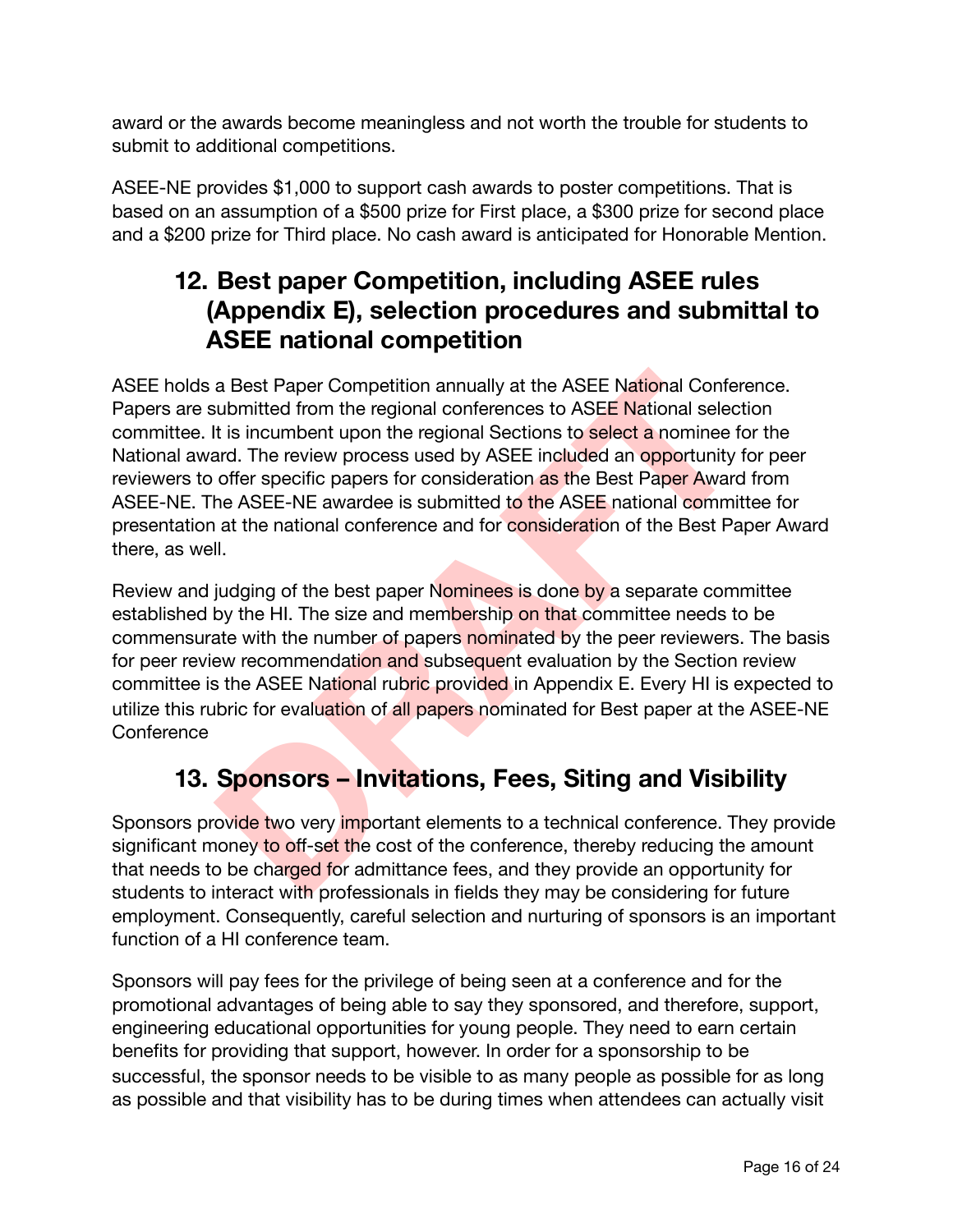the sponsor booths without distracting from the mission of learning from papers being presented and supporting students.

The location of the sponsor booths becomes the first important consideration for a potential sponsor. If a floor plan cannot be provided early in the negotiation process, the potential sponsor will be hard-pressed to feel comfortable making a significant cash contribution to the HI or to ASEE-NE. Therefore, very early in the planning process, the location of the sponsor booths, in relationship to the rest of the traffic throughout the conference needs to be clearly defined and laid out on floor plans that clearly demonstrate to the potential sponsor how much visibility they will have and for how long during what times of the day.

Some options for providing good visibility are to include the morning and afternoon coffee breaks in the sponsor area. Some sponsors may be willing to foot the entire bill for a coffee break if it held in the sponsor area. Holding the Friday evening or the Saturday evening reception, prior to the two dinners, in the sponsor area is also an excellent way to provide visibility to the sponsors. Serving the student lunches in that area is also an option that can work well. The key is to make sure the sponsors are not stuck off in a corner or a separate room somewhere such that visitors need to make a special effort just to find them and visit with them.

Ins for providing good visibility are to include the morning and aft<br>s in the sponsor area. Some sponsors may be willing to foot the<br>break if it held in the sponsor area. Holding the Friday evening o<br>origing reception, pri Given good visibility, sponsors can be asked to provide sponsorship dollars in various cash amounts. Those cash amounts can often be structured as levels, such as a Gold Level Sponsorship, a Silver Level Sponsorship and a Bronze Level Sponsorship. More creative titles for those levels of sponsorship are encouraged, where appropriate. The dollars associated with the various levels of sponsorship need to be carefully thought through. Setting a fee too high will discourage participation and setting a fee too low will not help defray conference costs adequately. Local cost of living conditions and the conference site location, along with the estimated number of attendees, will all dictate just how much a sponsor will be willing to pay for a booth. Sponsorships in the \$2,000, \$5,000 and even \$10,000 range are not uncommon, when conditions are good for a sponsor to pay those amounts. Local businesses and larger corporations are the key sponsors, in most cases, but national corporations looking for good candidates to hire are also good sponsors. Other colleges and universities with graduate programs can be good candidates for sponsorship, as well.

It is expected that the HI team will develop a sub-committee of persons responsible for sponsorship development very early in the process, so the conference committee and the sponsors can plan ahead for the income or the expense. Table 4 provides some historic data on sponsors, on their contact information, from prior conferences.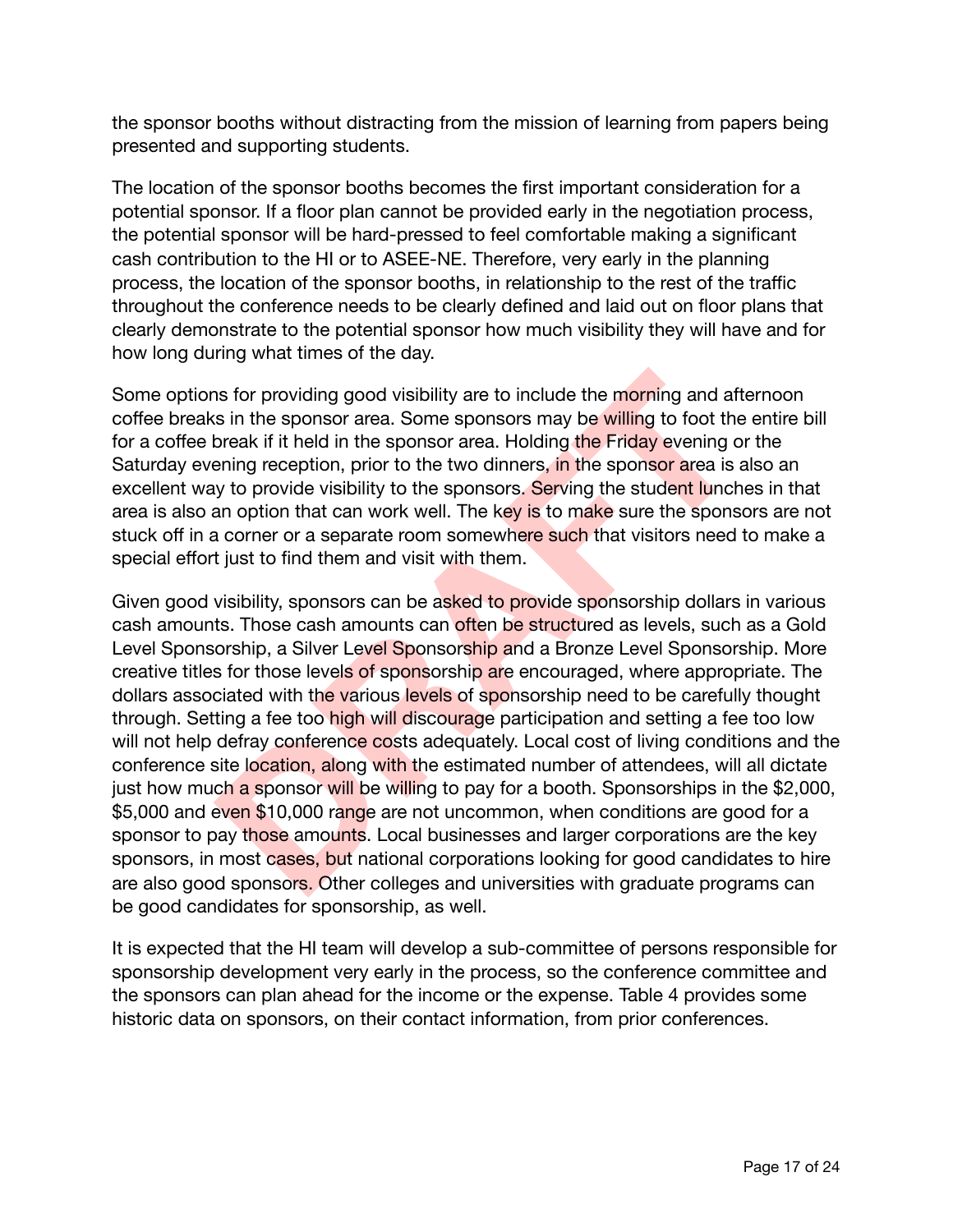## <span id="page-17-0"></span>**14. Family Events Associated with the Conference**

People tend to take families along to conferences when there is an opportunity to combine a short vacation with attendance at the conference. The college or university paying for the fees and travel expenses of the faculty member, however, also expect that member to attend a significant portion of the conference and to support students from that college or university who may be attending and/or presenting. That means that the families may need to spend much of Saturday on their own. Providing information on ways to entertain or educate children and adults not otherwise involved in the conference can be very helpful to attendees.

For example, a package of contact information and fee schedules for whale watching trips or fishing trips from nearby coastal communities can be inviting, ferry boat service between various historic islands along the coast are attractive, local museums, historic walks, old forts, aquariums, and historic places can all be useful to teach children about history while exploring. In addition, places like golf courses, fairs, rides and other attractions in an area are easily identified and described in a short brochure that can be sent electronically to anyone who registers.

Providing transportation to tour sites arranged as part of a conference is important and tours that can be arranged that are suitable for all ages help with the family activity planning efforts, as well. Providing more than information for most family activities is not generally cost effective for the HI and is discouraged in most cases.

## <span id="page-17-1"></span>**15. Workshops and Other Special Events**

is, a package of contact information and fee schedules for whale<br>g trips from nearby coastal communities can be inviting, ferry b<br>ious historic islands along the coast are attractive, local museum<br>that, aquariums, and hist One way to increase participation in a conference is to offer a series of workshops on Friday in advance of the general conference on Saturday. The selection of workshop topics is open to the HI team, but they are generally consistent with the general theme of the conference when provided. Since this is a regional conference, rather than a national conference, workshops tend to be less well attended. That does not mean they cannot or should not be offered when suitable topics and presenters can be identified.

Generally, the cost of a workshop is provided through separate fees paid by those planning to attend the workshop, rather than as part of the general admission fee. Workshop fees should include the cost of coffee and tea service throughout the workshops and should be based solely on the estimated costs divided by the estimated attendance. Subsidizing workshops through the general admission fees is discouraged, as is deliberate over-charging for the workshops to defray other conference costs.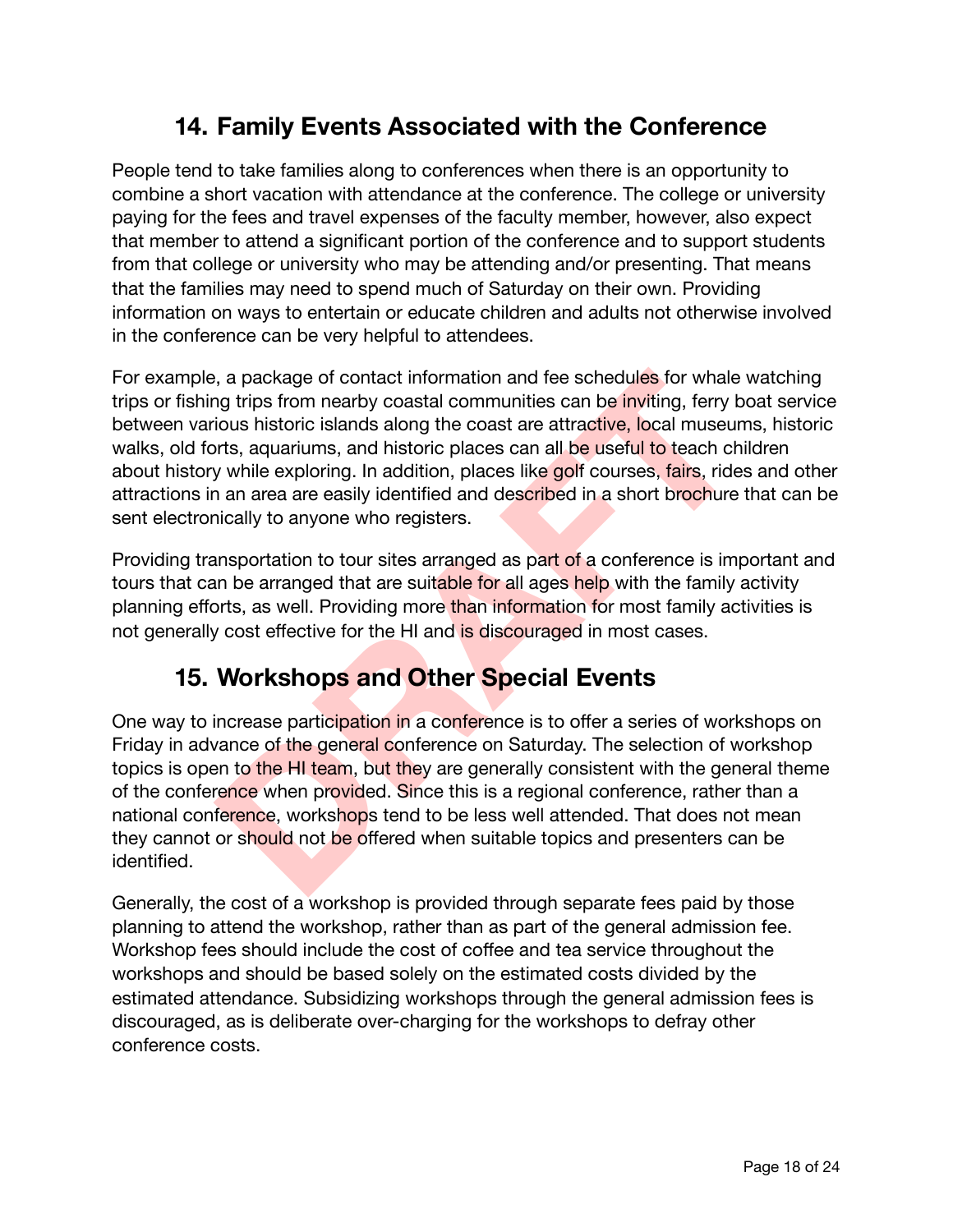| <b>YEAR</b> | LOCATION | <b>SPONSORS</b> | SPONSOR CONTACT INFO |  |  |  |  |
|-------------|----------|-----------------|----------------------|--|--|--|--|
| 2012        |          |                 |                      |  |  |  |  |
| 2013        |          |                 |                      |  |  |  |  |
| 2014        |          |                 |                      |  |  |  |  |
| 2015        |          |                 |                      |  |  |  |  |
| 2016        |          |                 |                      |  |  |  |  |
| 2017        |          |                 |                      |  |  |  |  |
| 2018        |          |                 |                      |  |  |  |  |
|             |          |                 |                      |  |  |  |  |

# Table 4: Sponsors and Sponsor Contact Information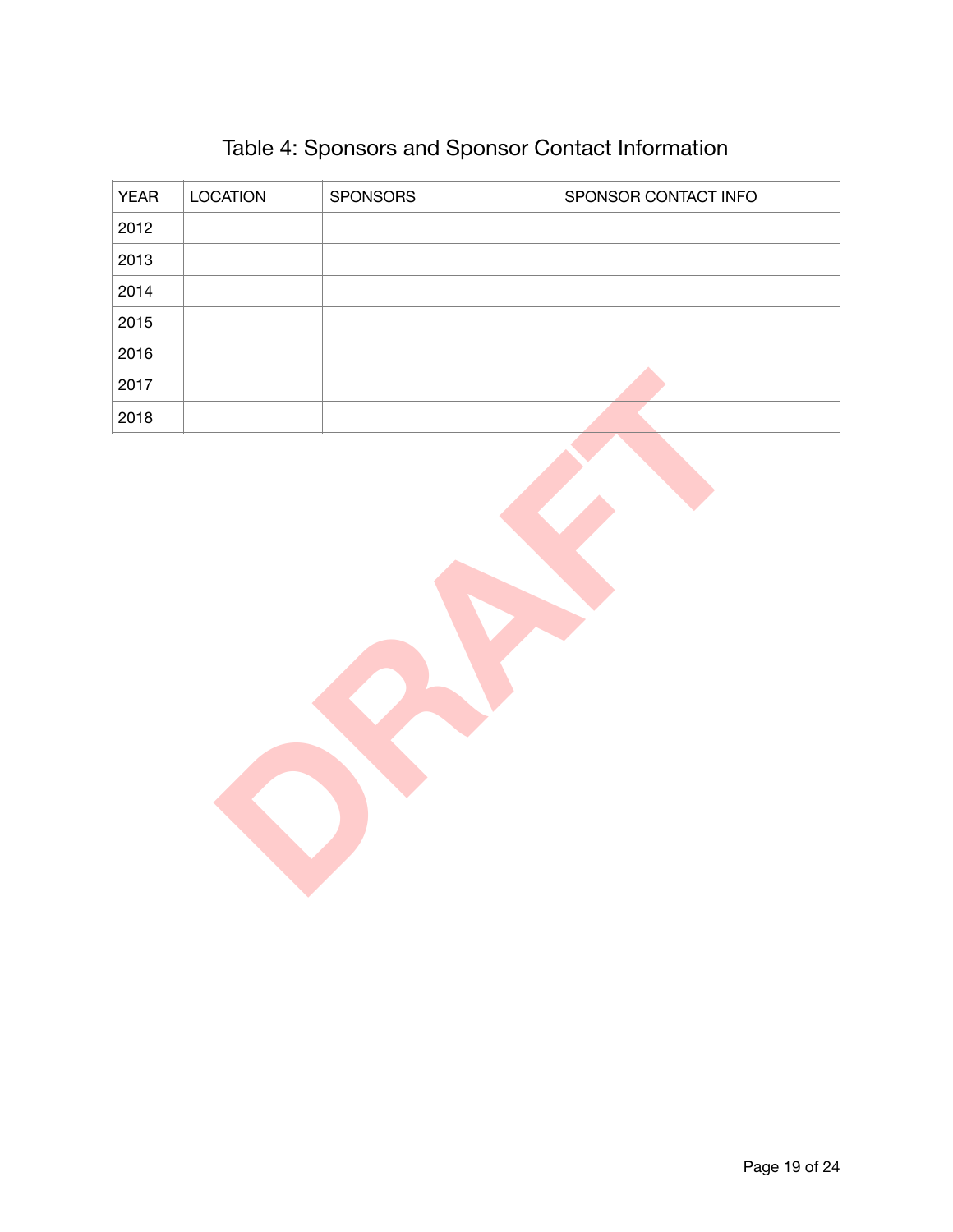#### <span id="page-19-0"></span>**16. Keynote Speakers for Plenaries, Banquets, Dinners, and Other Occasions**

Well-known, charismatic speakers on topics related directly to the theme of the conference, or who can provide an interesting perspective on a hot topic of the day, can be a big draw for conference attendance. Unknown speakers, however good they may be, will not serve the conference well unless their pedigree and knowledge can be so well promoted and explained as to make then famous, at least for the conference. A good speaker needs to have a light touch to their presentation, a clear message to transmit, be a known entity professionally, and be able to speak extemporaneously on his or her topic. A speaker who needs to read a speech from a written stack or papers or read the words on a series of slides, is not going to be an effective Keynote Speaker.

## <span id="page-19-1"></span>**17. Post-Conference Requirements**

#### <span id="page-19-2"></span>a. Distribution of Cash Awards

From A speaker wind resides to lead a speedmolin a winter stack<br>words on a series of slides, is not going to be an effective Keyno<br>**Post-Conference Requirements**<br>Distribution of Cash Awards<br>s are made to students who have Cash awards are made to students who have spent considerable time and effort, above and beyond what is required of their classes, to research and learn about various aspects of their engineering field. They have then spent more time and effort to prepare a suitable and acceptable poster presentation and struggled through an often difficult presentation discussing their work with seasoned professionals.

When their work has been selected at the best in the conference, they will have succeeded where hundreds of others have not. The cash awards are not the primary objective for participation in these competitions, but when they have been earned, they need to be paid promptly. Every HI is expected to mail cash awards as soon as possible, but not later than one week following the end of the conference.

Cash awards are paid directly by the HI to all award winners. An invoice is then sent to the ASEE-NE Treasurer for reimbursement of up to \$1,000 of award money paid out. The ASEE-NE Treasurer then sends a reimbursement request forward, with appropriate documentation and certification, to ASEE headquarters and a check is sent directly back to the HI in the full amount authorized.

#### <span id="page-19-3"></span>b. Letters of Appreciation to Sponsors

As noted earlier, sponsors are a key element of the conference due to their ability to underwrite some of the costs and their availability to students who want to learn about their products. Sponsors spend a lot of money and time to prepare for and attend a conference and what they provide is significant. It is important to provide some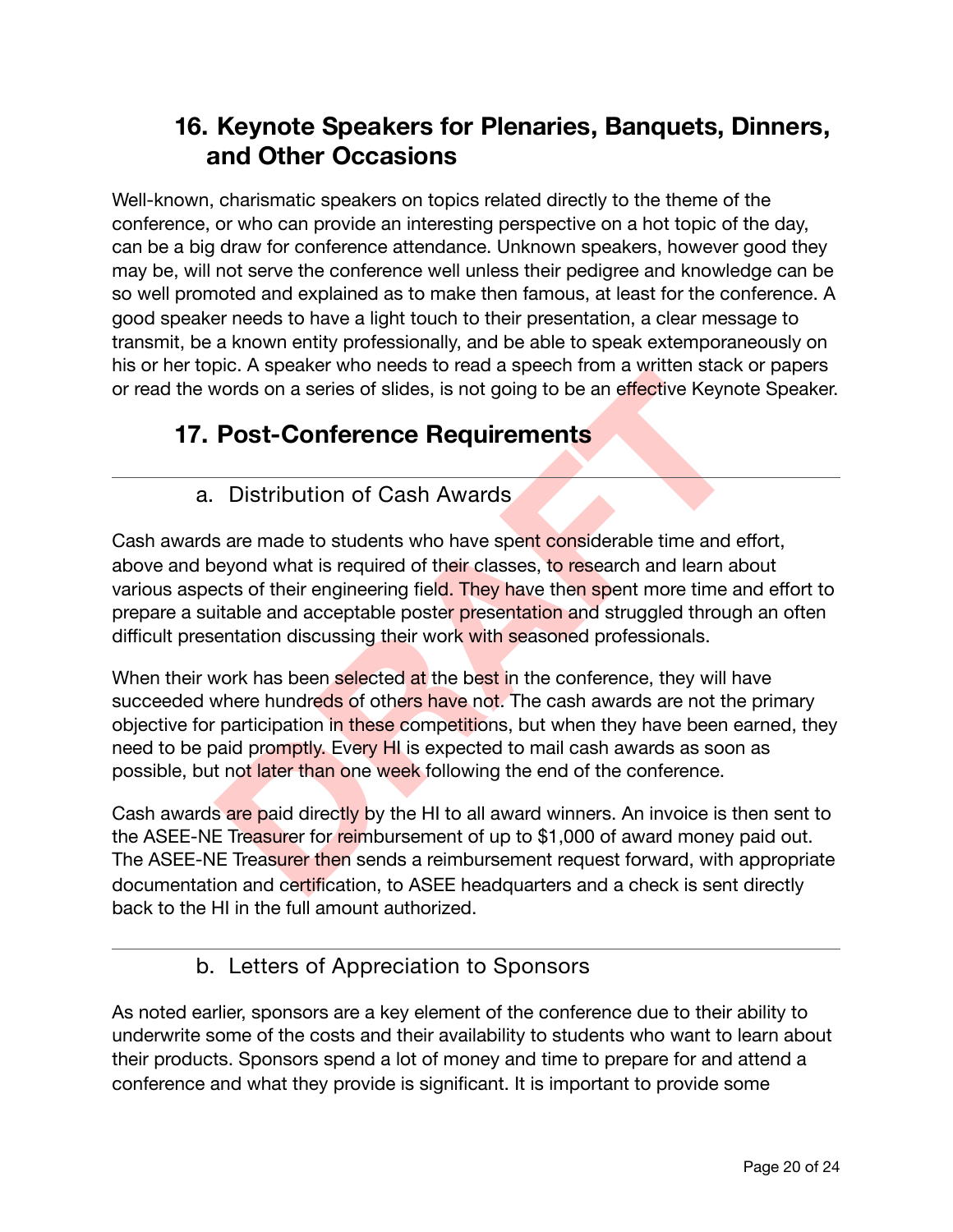feedback to the sponsors so that they will be inclined to sponsor other conferences in the future.

A simple letter of appreciation sent from the HI, preferably the Dean of Engineering or the Conference Chair, within one week of the end of the conference makes a huge difference in the attitude of the sponsor regarding the conference, the HI, and ASEE, in general. Every HI is expected to send such letters to all sponsors as soon as possible, but not later than one week following the end of the conference.

#### <span id="page-20-0"></span>c. Certificates of Appreciation to Organizing Committee Members, Reviewers, Session Chairs, etc.

Members, Heviewers, Session Chairs, etc.<br>sponsors put in a lot of time and effort, so do the members of the<br>team and the rest of the members of ASEE-NE who assist with p<br>ning assistance, and other tasks that make the confe Just as the sponsors put in a lot of time and effort, so do the members of the HI Conference team and the rest of the members of ASEE-NE who assist with paper reviews, planning assistance, and other tasks that make the conference effective and successful. Those people also deserve some form of recognition for their work that can be used to support their claims of participation when filing annual evaluation reports with their own college or university. ASEE-ME has developed a standard Certificate of Appreciation that may be used for this purpose (See Appendix F). An HI may choose its own form of Certificate, if it chooses to do so, but it is important that whatever form is used, a certificate or other tangible measure of appreciation be sent to all those who assisted with the operation and management of the conference. It is expected that every HI will mail those certificates as soon as possible, but not later than one week after the end of the conference.

#### <span id="page-20-1"></span>d. Publication and Archiving of Papers with ASEE

As noted earlier, there are many ways to present information at an ASEE-NE conference. The one that has the most importance to most faculty is to present a peerreviewed paper. The concept also includes publication of accepted papers and that is done in two places: the ASEE-NE website and the ASEE national data base.

The HI is expected to provide the ASEE-NR Webmaster with publishable copies of all accepted and peer-reviewed papers with 30 days of the end of the conference. Note that ASEE requires payment of a fee for publication and archiving of papers to its website. That fee must be paid by the presenter before he or she is allowed to present a peer-reviewed paper for publication. Those fees will need to be provided to the ASEE-NE webmaster, in the form of a check made out to ASEE, along with the papers to be archived, so that the Webmaster can submit the fees with the papers. There is no additional fee for publication on the ASEE-NE website.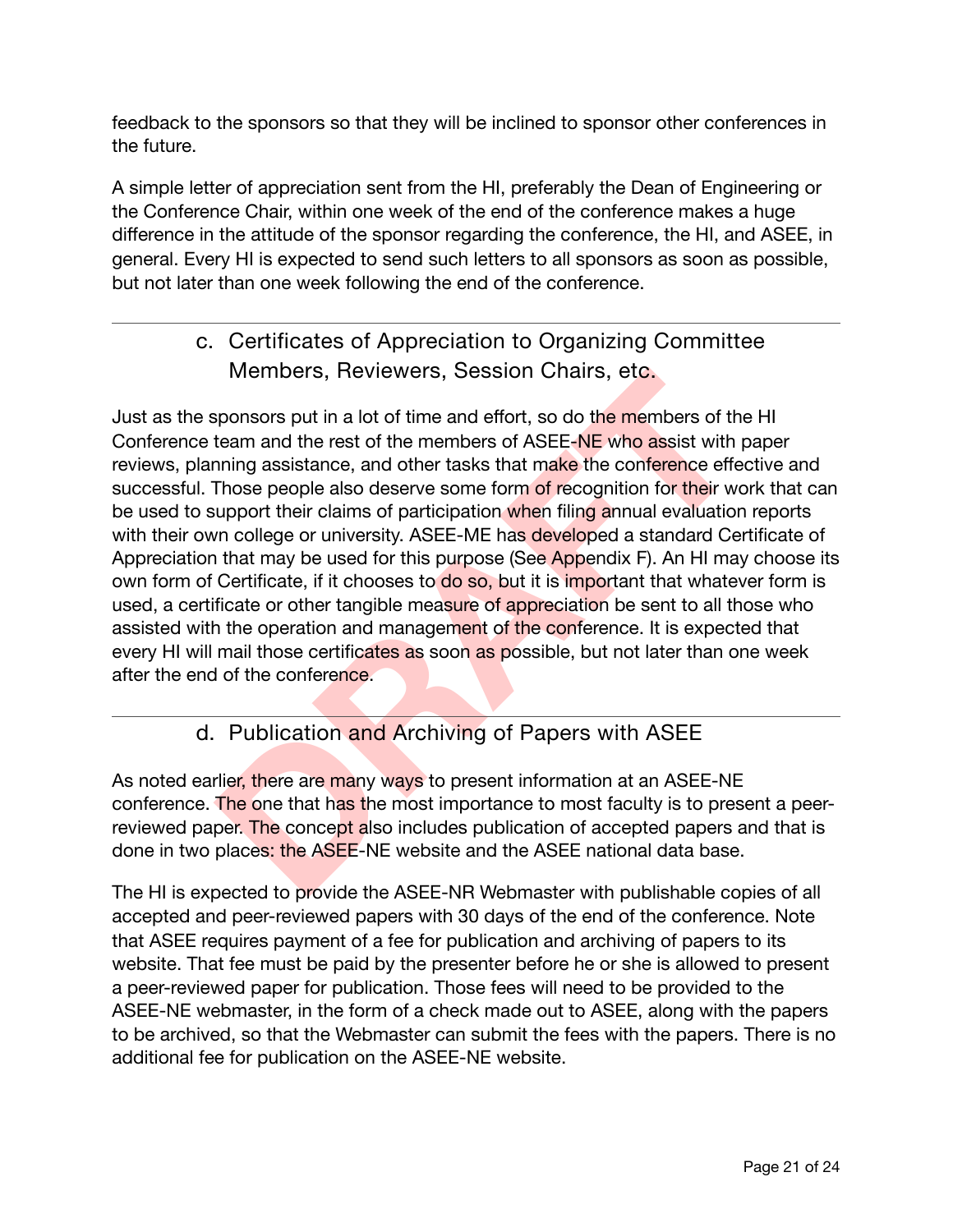The ASEE-NE Webmaster is expected to publish and archive all submitted papers on both websites within 14 days of receipt of the papers and the ASEE fees.

#### <span id="page-21-0"></span>e. Invoicing for Reimbursement of Cash Awards

Cash awards are made at the discretion of the HI, but to encourage cash awards for the student paper competition, ASEE-NE provides a stipend to the HI of \$1,000. That stipend is paid directly to the HI, which is responsible for making the direct payments to the students. At the end of the conference, the HI must invoice ASEE-NE for reimbursement of the cost of the cash awards made, up to the \$1,000 maximum stipend allowed.

wed.<br>
wed.<br>
wed.<br>
the sent by the HI to the ASEE-NE Treasurer within 30 days<br>
rence. The invoice must include the purpose for the reimbursem<br>
lessed, the name of the person or entity to whom the check is to<br>
aliling addres An invoice must be sent by the HI to the ASEE-NE Treasurer within 30 days of the end of the conference. The invoice must include the purpose for the reimbursement, the amount requested, the name of the person or entity to whom the check is to be made out, and a mailing address for the check. Those may be sent by email directly to the ASEE-NE Treasurer. The Treasurer will then fill out the appropriate account form and submit the payment request, with the invoice, to the ASEE headquarters person responsible for paying those bills. A check is typically cut and mailed from ASEE headquarters within 7 to 10 days of the email repayment request being sent by the Treasurer to headquarters.

#### <span id="page-21-1"></span>f. Attendance and Budget Data to Secretary of ASEE-NE

One of the principle driving forces behind the development of this manual was the inability for potential His to properly anticipate and plan for an ASEE-NE conference. Consequently, there has been a lot of reluctance on the part of smaller schools, which may not have hosted significant conferences in the recent past, to offer their schools as a HI. To assist with resolving this reluctance, it is the intent of this manual to provide not only guidance on how to conduct specific activities, but to also provide some historic facts and data from other HI experiences to help with gaining an understanding of what is involved in being a HI. Accordingly, every HI is expected to provide the following information to the Secretary of ASEE-NE, who is charged with maintaining the data bases incorporated herein.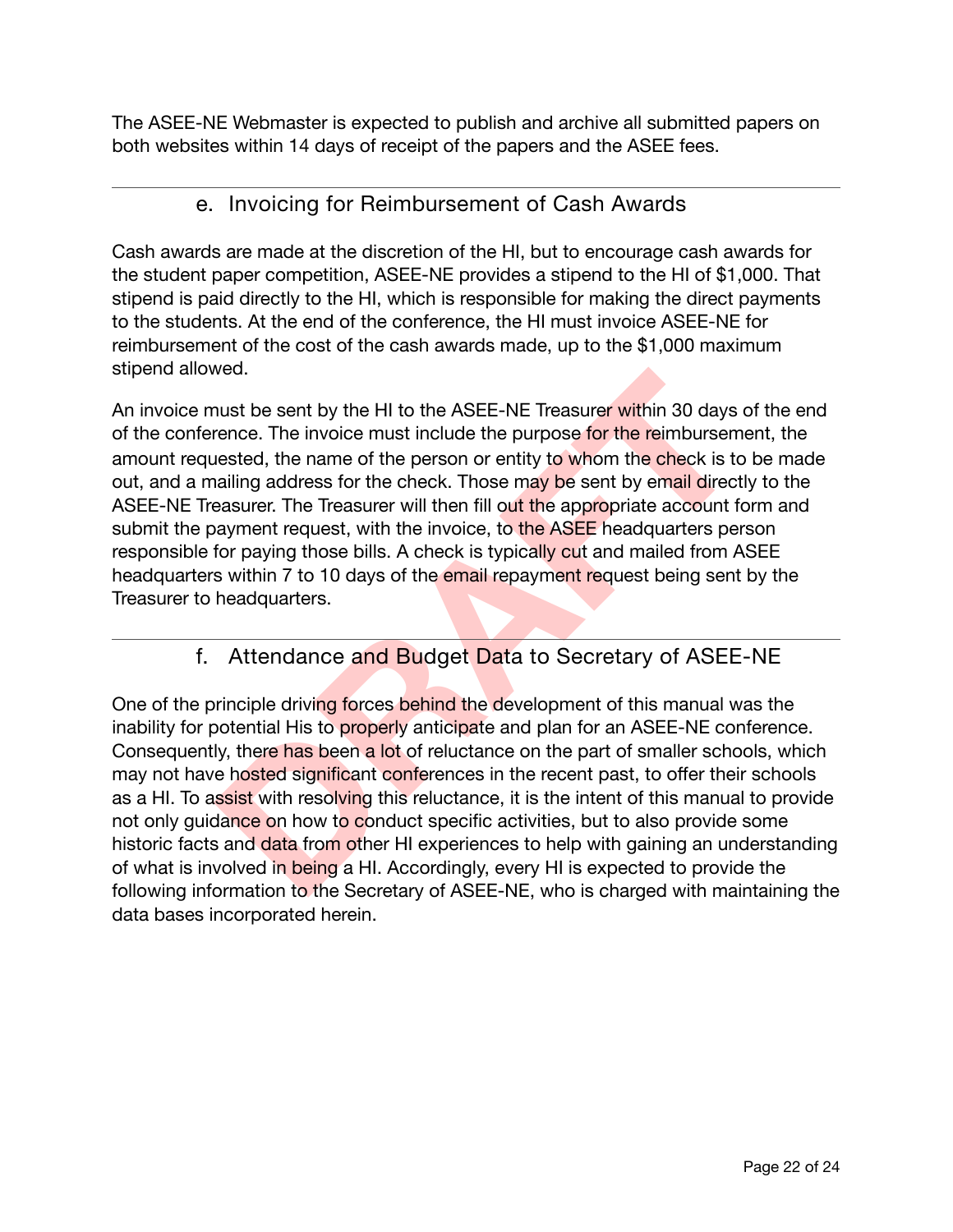#### <span id="page-22-0"></span>g. Announcement of the Next Annual Conference

at this information will be provided to the Section Chair within 60<br>the prior year conference.<br> **DRAFT** It is important to keep the membership apprised regarding up-coming conferences, particularly the dates of up-coming Annual Conferences. An announcement can be made by the Section Chair to all members of the Section, and to all members of all Sections in Zone I, if suitable information is provided to the Chair in a timely fashion. It is expected that every HI will provide the Chair with a suitable announcement regarding the dates of the next Annual Conference, the location of that conference, the theme or paper tracks for which papers will be solicited, and a date by which a formal Call for Papers may be expected., and the name of the Conference Chair, with email, or the name of someone else at the HI who may be contacted for further information. It is expected that this information will be provided to the Section Chair within 60 days of the close of the prior year conference.